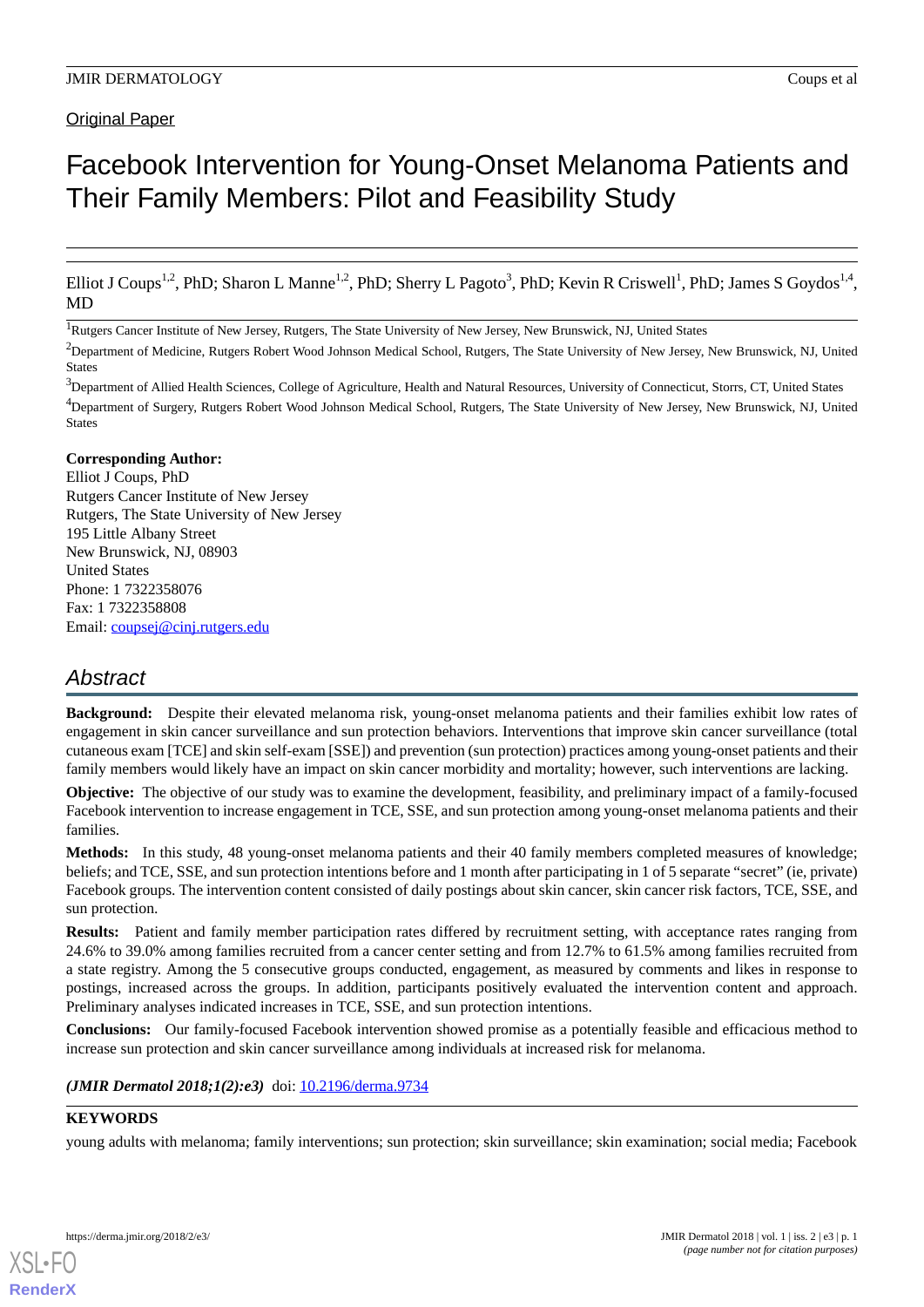## *Introduction*

The incidence of young-onset melanoma, defined as a diagnosis of melanoma before the age of 40, is increasing; the risk of developing melanoma is more than 6 times higher among young adults than it was 40 years ago [[1\]](#page-10-0). Melanoma is the most common malignancy occurring among young adults aged 25-29 years and the second most common malignancy among persons aged 15-29 years [[2\]](#page-10-1). Having a first-degree relative with melanoma more than doubles a person's melanoma risk, which can be attributed to genetics as well as shared environmental factors [[3\]](#page-10-2). Furthermore, spouses or partners of melanoma patients are at increased risk for melanoma [[4](#page-10-3)], which may be due to shared environmental or phenotypic risk factors. Thus, the population of family members at an elevated risk for melanoma is growing in tandem with the increase in the patient population.

Melanoma risk is known to be associated with the magnitude of ultraviolet radiation exposure [[5](#page-10-4)-[7\]](#page-10-5). The American Cancer Society and other agencies (eg, Skin Cancer Foundation) recommend prevention by avoiding exposure to ultraviolet light during peak exposure hours and recommend using sunscreen and sun-protective clothing. The American Cancer Society also recommends regular surveillance for adults, including total cutaneous exams (TCEs) by a health care provider and comprehensive skin self-exams (SSEs). TCE is a cost-effective and safe procedure that facilitates the identification of thinner lesions that can be treated more successfully than thicker ones [[8](#page-10-6)[,9](#page-10-7)]. Comprehensive SSE confers up to a 63% reduction in melanoma risk [\[10](#page-10-8)]. Reportedly, 40%-45% of diagnosed melanomas are initially detected by patients incidentally or while conducting a deliberate SSE [[11\]](#page-10-9). Adherence to TCE and SSE is likely to reduce the cancer burden as well as the incidence of malignant melanomas diagnosed at advanced stages, particularly among populations at an elevated risk.

The US Preventive Services Task Force states that there is insufficient evidence to recommend regular TCE and SSE for the general population of average-risk adults. However, professional and preventive services groups recommend routine screening for higher-risk persons who have an first-degree relative with melanoma  $[2,12]$  $[2,12]$  $[2,12]$  $[2,12]$ . It is recommended that these at-risk family members should engage in regular sun protection and undergo routine TCEs and SSEs [[2,](#page-10-1)[12](#page-10-10)].

Despite their elevated melanoma risk, engagement in TCE, SSE, and sun protection is low among first-degree relatives of melanoma patients. Between 47% and 59% of first-degree relatives report ever having a TCE [[13](#page-10-11)[-15](#page-10-12)], and about one-third of first-degree relatives have not conducted an SSE in the past year [\[10](#page-10-8),[14-](#page-10-13)[16\]](#page-10-14). Reportedly, engagement in regular sun protection ranges from 20% to 59% [[13](#page-10-11)[-15](#page-10-12)]. The limited work conducted to date has indicated that engagement in TCE, SSE, and sun protection is similarly low among first-degree relatives of young-onset melanoma patients (Manne, unpublished data).

Moreover, young-onset melanoma survivors are at a higher relative risk for a second malignancy than adults diagnosed with cancer who are over 39 years of age [\[17](#page-10-15)]. The cumulative incidence of secondary malignancies rises faster over time for

young adult survivors than for childhood and older adult survivors [\[17](#page-10-15)]. Follow-up guidelines for melanoma patients recommend that they reduce their risk for secondary malignancies by receiving a periodic TCE, conducting a regular SSE, and engaging in regular sun avoidance and protection [[18,](#page-10-16)[19\]](#page-10-17). Although most melanoma patients receive a periodic TCE [\[20](#page-10-18)-[22\]](#page-10-19), only 14%-39% of patients conduct a thorough SSE on a regular basis [[8](#page-10-6)[,9](#page-10-7)[,23](#page-11-0)[,24](#page-11-1)]. Prior research has indicated that engagement in recommended TCE is very high among young-onset melanoma patients (Manne, unpublished). Only 59% of young-onset melanoma patients have reported engaging in SSE in the past year (Manne, unpublished). Even among those reporting a skin exam, comprehensiveness of self-exams is low (eg, 42% examine their feet, 29% examine their scalp; Manne, unpublished). Furthermore, engagement in regular sun protection is low (Manne, unpublished).

Young-onset melanoma patients and their family members are a growing and unique cancer population who are at elevated skin cancer risk. Effective interventions to improve their surveillance and prevention practices will likely have an impact on skin cancer morbidity and mortality. Prior behavioral interventions for melanoma patients and their family members have primarily been delivered in person or via individual print or telephone counseling [[25](#page-11-2)[,26](#page-11-3)]. Few of these interventions have targeted both patients and their family members. For example, Bowen et al [[27\]](#page-11-4) found that a Web-based family communication intervention improved skin surveillance and sun protection behaviors among melanoma patients and their family members compared with that among a wait-list control group. In another study, melanoma patients and their family members reported greater engagement in SSE behaviors after receiving a dyadic compared with a solo learning intervention [[28\]](#page-11-5).

An intervention that is delivered via a social media modality offers some advantages over other intervention modalities. One advantage is the high reach. Young adults are high users of Facebook [[29\]](#page-11-6). Second, social media platforms allow users to interact with one another and create their own content. Closed social media platforms such as secret Facebook groups allow for the formation of a group environment where patients can engage with other patients who have undergone similar experiences, family members can interact with the families of other patients, and everyone can view all postings. This engagement may facilitate group support for behavior change and promote the setting of social norms and expectations for practices and attitudes. Normative influences drive attitudinal change and play a role in sun protection and SSE for individuals at increased risk for melanoma, including individuals with a personal or family history of melanoma [\[15](#page-10-12)[,30](#page-11-7)]. Third, social media allows health care providers to interact with participants. For example, cutaneous oncologists can address questions about skin cancer that are viewed by all members of the group. Finally, social media modalities provide a less expensive way to disseminate information and skills [\[31](#page-11-8)]. Because of these advantages, social media modalities such as Facebook have been incorporated as a component of behavioral interventions to reduce tobacco use  $[32]$  $[32]$ , improve physical activity  $[33,34]$  $[33,34]$  $[33,34]$ ,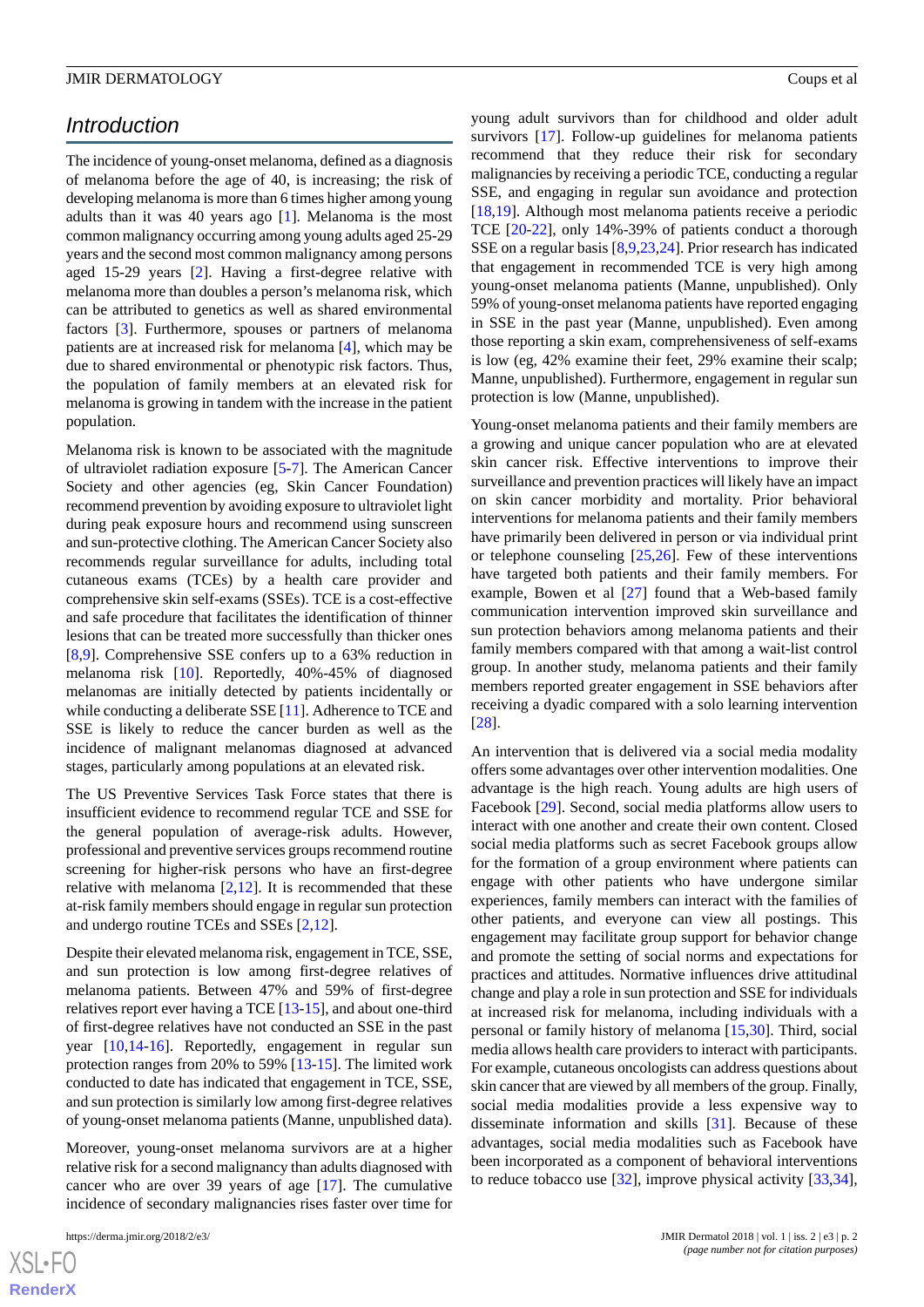and enhance weight loss [\[35](#page-11-12)]. To date, there have been few stand-alone Facebook interventions [\[36](#page-11-13)].

This study reports on the development and acceptability of a family-focused Facebook intervention for young-onset melanoma patients and their family members. Young-onset survivors face unique challenges and have unique needs and preferences. They manage survivorship recommendations at a time when they manage other life tasks such as choosing life partners, starting or finishing new educational or occupational pursuits, and starting or caring for their own families [\[37](#page-11-14),[38\]](#page-11-15). In addition, their family members are likely younger than those of patients diagnosed at an older age and, therefore, may face similar challenges in engaging in skin cancer risk-reducing behaviors. This study had two aims. The first aim was to evaluate the feasibility of the intervention, which was measured by recruitment rates, participation in the Facebook groups, retention, and acceptability. The second aim was to provide a preliminary examination of the impact of the intervention on knowledge; beliefs (family perceptions and support, sun protection benefits and barriers, SSE benefits and barriers, and norms); and sun protection, SSE, and TCE intentions.

#### *Methods*

#### **Procedure**

Patients were recruited from the Rutgers Cancer Institute of New Jersey (CINJ) and via referral from the New Jersey State Cancer Registry (NJSCR). At CINJ, potentially eligible patients were identified by reviewing outpatient medical appointments and electronic medical records. Patients were either approached in the clinic area or sent a letter about the study, along with an informed consent form and postage-paid return envelope. The patients who were sent a letter were telephoned by a member of the research team. For the NJSCR, potentially eligible patients were identified through a case review of pathology reports and other surveillance records. Each patient's treating physician of record was contacted by a staff member from the NJSCR to ensure that the patient could be contacted. Physicians had 2 weeks to respond, after which an NJSCR staff member contacted patients via letters and telephone to obtain permission to share their contact information with the research team at CINJ. Patients who provided permission were mailed a letter about the study, along with the informed consent form and a postage-paid return envelope. They were then contacted via telephone to determine their eligibility and interest in the study. Eligible and interested patients were asked to provide the name and contact information of a spouse or partner and one or more first-degree relatives. These family members were recruited using the same procedures as outlined above for patients. All participants provided informed consent either by completing a hard-copy consent form or electronically using a secure Web-based form.

After providing informed consent, participants completed a Web-based or pencil and paper baseline survey that included questions on demographic factors; Facebook use; and skin cancer-related knowledge, beliefs, and behavioral intentions. Participants were then invited to join a study-specific "secret" Facebook group. A secret group on Facebook can only be

viewed by invited individuals, and the name and existence of the group are not publicly disclosed on Facebook. Furthermore, posts to secret Facebook groups cannot be shared on Facebook outside of the group members.

#### **Participants**

Participants were melanoma patients and their family members (ie, spouses or partners, siblings, parents, and children). The eligibility criteria for patients were as follows: those diagnosed with melanoma within the past 5 years; diagnosed with stage 0-III melanoma between the ages of 18 and 45 years; not currently on active treatment for melanoma or any others cancer; able to speak and read English; with access to a computer with internet access and familiarity with social media platforms; with a spouse, partner, or first-degree relative(s) eligible and willing to participate in the study; and able to give meaningful informed consent. For family members, the eligibility criteria were as follows: those aged 18-89 years; able to speak and read English; with access to a computer with internet access and familiarity with social media platforms; and able to give meaningful informed consent.

#### **Survey Measures**

A copy of the survey is available in [Multimedia Appendix 1](#page-9-0).

#### *Demographics and Facebook Use (Assessed at Baseline Only)*

Participants reported their sex, age, and highest level of education. They also indicated the number of Facebook friends they have and the amount of time per day they spend on Facebook.

#### *Knowledge and Beliefs (Assessed at Baseline and Follow-Up)*

Knowledge about skin cancer risk factors was assessed using 13 true or false items drawn from prior research [[15\]](#page-10-12). A total knowledge score was obtained by summing the number of correct responses for each participant. Family perceptions about skin cancer risk, sun protection, and SSE [[15,](#page-10-12)[39](#page-11-16)] is a 9-item measure assessing perceived benefits of sun protection and SSE to one's family as well as discussions with family about these topics (Cronbach alpha=.92 and .94 for the baseline and follow-up surveys, respectively). The family support measure was developed for this study; its 4 items measured the degree to which the participants supported their family members engaging in regular sun protection and regular SSE as well as how important it is that their family members engage in these behaviors (Cronbach alpha=.92 and .95, respectively). An 8-item measure assessed the benefits of sun protection (sunscreen, sun-protective clothing; Cronbach alpha=.84 and .82, respectively) [\[15](#page-10-12)]. A 15-item measure assessed perceived barriers to using sunscreen (Cronbach alpha=.87 and .83, respectively), and an 11-item measure assessed barriers to wearing sun-protective clothing (Cronbach alpha=.86 and .89, respectively) [[40\]](#page-11-17). An 8-item measure assessed SSE benefits (Cronbach alpha=.79 and .87, respectively) [\[15\]](#page-10-12), and an 11-item measure assessed barriers to SSE (Cronbach alpha=.76 and .80, respectively) [[15\]](#page-10-12). Tanning norms (5 items) measured family and friends'sunbathing practices (Cronbach alpha=.74 and .72,

 $XS$ -FO **[RenderX](http://www.renderx.com/)**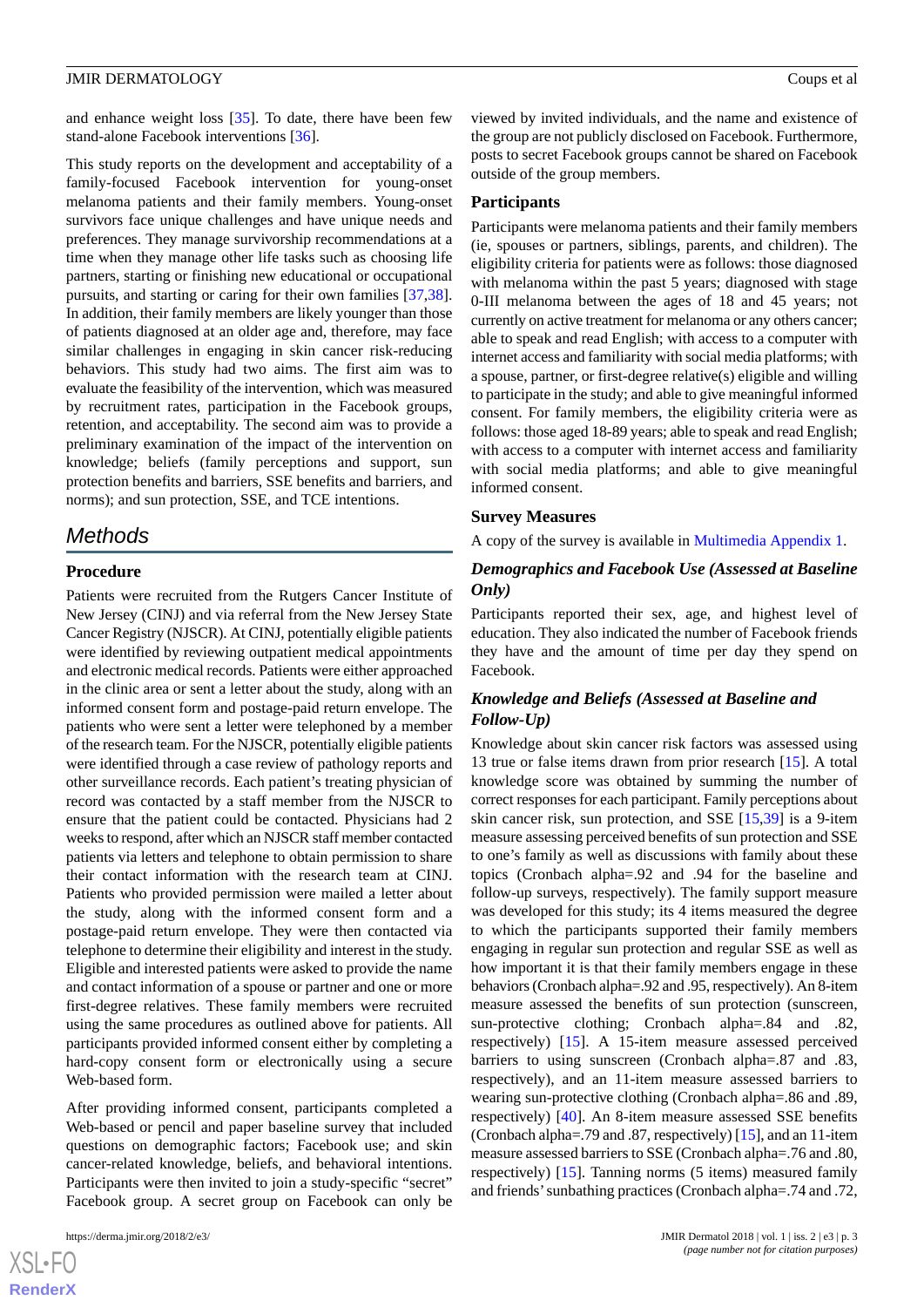respectively). Sun protection norms (7 items) measured family and friends' sun protection practices and attitudes (Cronbach alpha=.83 and .71, respectively). Furthermore, image norms for tanness (5 items) assessed participants' beliefs about societal beliefs regarding the importance of tanned appearance for celebrities and society (Cronbach alpha=.67 and .56, respectively) [[41\]](#page-11-18).

#### *Behavioral Intentions (Assessed at Baseline and Follow-Up)*

Sun protection intentions were assessed by averaging responses to 8 items (Cronbach alpha=.85 and .86 at baseline and follow-up, respectively) [[42\]](#page-11-19). SSE intentions were assessed by averaging responses to 2 items (Cronbach alpha=.98 and .92, respectively) [\[42](#page-11-19)], and a single item was used to assess TCE intentions [[42\]](#page-11-19). Furthermore, the measure of TCE intentions was only included in the final 2 Facebook groups.

#### *Evaluations of the Facebook Groups (Assessed Immediately After Group Completion)*

Drawing on prior research [[42-](#page-11-19)[44](#page-11-20)] and items developed for this project, 20 items assessed participants' evaluations in each Facebook group. Each item utilized a 7-point response scale. We created 3 subscales: evaluation of the content (7 items, Cronbach alpha=.92; eg, "The information I received was interesting"); helped prepare participants to discuss sun protection and exams with one's family (5 items, Cronbach alpha=.97; eg, "After participating in the group and viewing posts, I feel more prepared to talk to my family about engaging in regular sun protection, skin self-exams, and exams by a doctor"); and the overall Facebook experience (8 items, Cronbach alpha=.93; eg, "I felt comfortable participating in the discussions that we had on the Facebook group"). Correlations among the 3 subscales varied from  $r = .56$  to  $r = .81$ . Additionally, we used open-ended questions to solicit additional feedback.

#### **Overview of the Facebook Groups**

<span id="page-3-0"></span>We conducted 5 separate secret Facebook groups. After each group, the team met to decide upon changes to be made to content based on the information garnered from debriefing interviews with participants. An overview of the characteristics of the 5 groups is shown in [Table 1](#page-3-0). For each group, the research team posted approximately two times per day on average (typically morning and late afternoon), including weekends.

**Table 1.** Characteristics of the Facebook groups.

The posts focused on the following broad topics: skin cancer risks, sun protection, SSE, and TCE. Additionally, the content of the posts was informed by the Preventive Health Model [\[45](#page-11-21)] and the Theory of Normative Social Behavior [\[46](#page-12-0),[47\]](#page-12-1). For example, posts focused on skin cancer knowledge, benefits and barriers to behavior change, goal setting, family support, and normative beliefs. As outlined later, some variation existed in the content and order of posts across the Facebook groups. In general, posts included a small amount of text content, typically accompanied by a photograph or graphic image. Some posts asked participants to respond to a poll, complete a quiz, or provide a viewpoint or answer to a question by commenting on the post. Example Facebook posts are shown in [Figure 1](#page-4-0) (a welcome message) and [Figure 2](#page-4-1) (a family support and engagement message).

For all Facebook groups, participants were asked to complete a Web-based, paper and pencil, or telephone Facebook evaluation survey immediately after the end of the group. The evaluation survey was completed by 76% (67/88) of the participants. In addition, participants were invited to complete a semistructured telephone interview at the end of the group that solicited feedback on study procedures and the content of the Facebook groups. For participants who had previously completed the Facebook evaluation survey, the interview provided them with an opportunity to expand on their survey responses. The number of individuals completing a semistructured interview for each group was as follows: group 1, n=4; group 2, n=8; group 3, n=5; group 4, n=19; group 5, n=17 (overall completion rate=53/88, 60%). Results of the Facebook evaluation surveys and semistructured interviews were reviewed by research team members and used to inform the content and approach of subsequent groups. Participants in groups 2-5 were asked to complete a follow-up Web-based or pencil and paper survey 1 month after the end of the group that included the questions on skin cancer-related knowledge, beliefs, and behavioral intentions from the baseline survey (overall completion rate=65/80, 81%). Furthermore, participants received a US \$50 gift card for completing each of the baseline and follow-up surveys (but did not receive compensation for completing the Facebook evaluation survey or the telephone interview). This study was approved by the Rutgers Health Sciences Institutional Review Board.

| Group number   | Date of group          | Length of<br>group (days) | Posts $(n)$ | Patients in<br>the group $(n)$ | Family members in<br>the group $(n)$ | Total group<br>members $(N)$ |
|----------------|------------------------|---------------------------|-------------|--------------------------------|--------------------------------------|------------------------------|
|                | May 2016               | 15                        | 31          | ◠                              | 6                                    | 8                            |
| $\overline{2}$ | July-August 2016       | 28                        | 53          |                                | 4                                    | 11                           |
| 3              | November-December 2016 | 29                        | 56          | 4                              | 6                                    | 10                           |
| 4              | January-February 2016  | 28                        | 54          | 14                             | 10                                   | 24                           |
|                | June-July 2017         | 28                        | 55          | 21                             | 14                                   | 35                           |

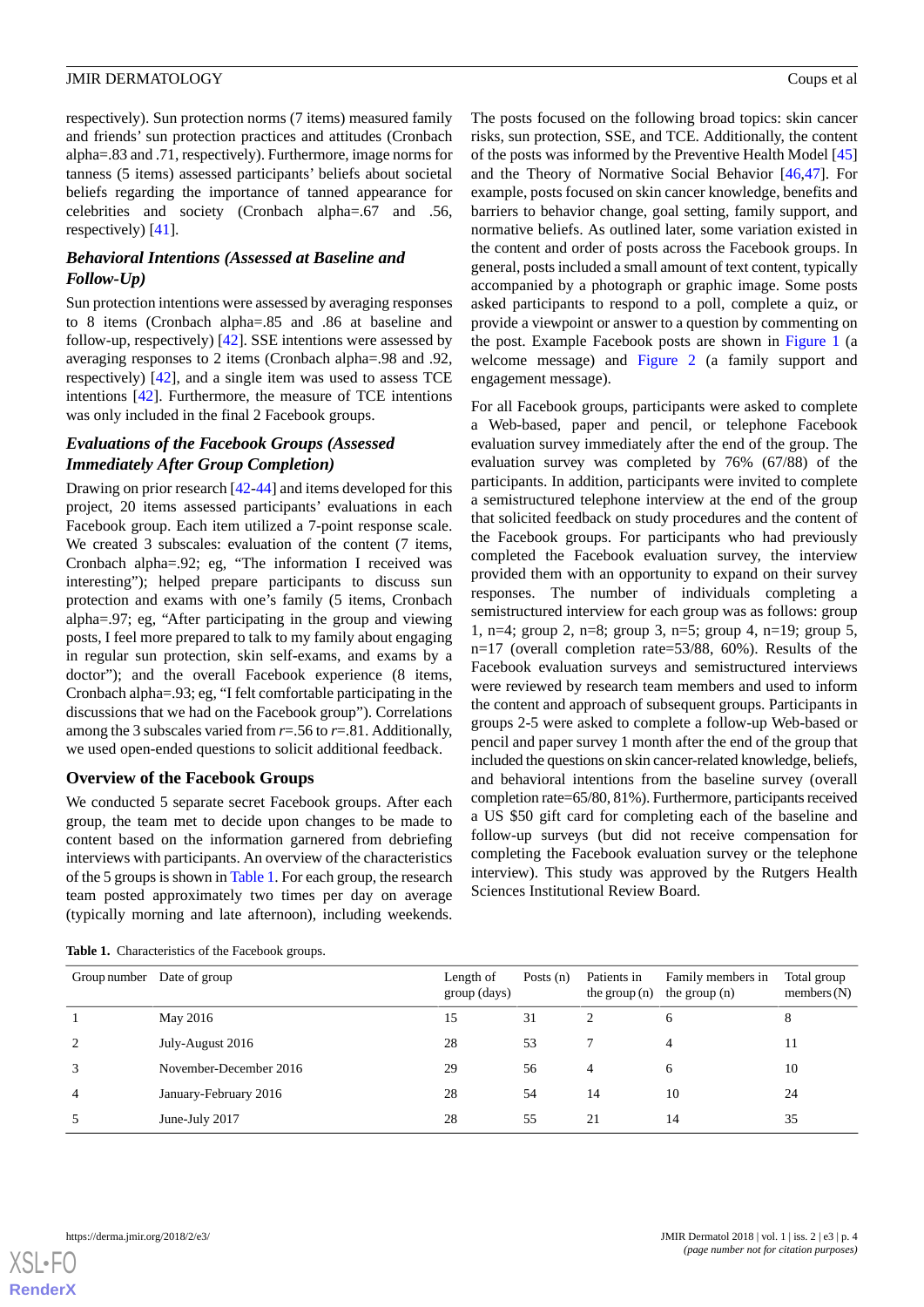<span id="page-4-0"></span>Figure 1. Example Facebook post 1. Photograph from Getty Images; credit: andres; creative #: 489039170; licensed under fair use.

Hi everyone! Welcome to the Young Melanoma Family Facebook Group. This group, which will last for one month, is made up of 21 young people who have been diagnosed with melanoma as well as 12 of their family members. In this Facebook group, we encourage participation in the form of comments and "likes" so that we can make this a great group experience for everyone! Even brief comments ("I agree!" or "I am not sure about that...") are encouraged!

Tell us a little about yourself or your family.



<span id="page-4-1"></span>Figure 2. Example Facebook post 2.

We have brothers, sisters, and parents as well as people with skin cancer in this group. I know that families can really help one another with sun protection habits. For example, my mom has had skin cancer, and before we go to the car, I remind her to get her sunglasses.

What ways can you support your family members who are in this group with their sun protection goals?

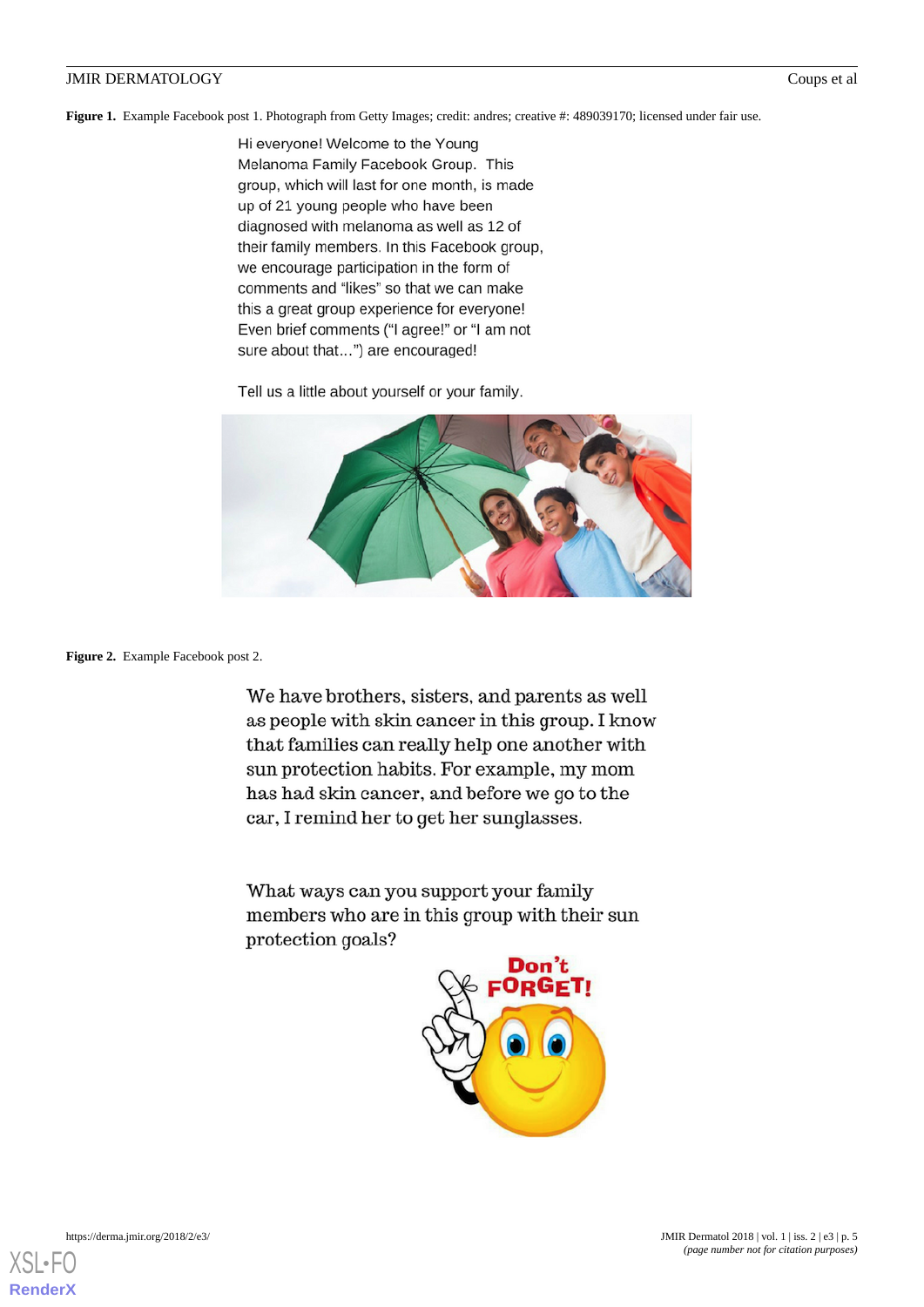#### *Facebook Group 1*

For this group, participants received a 1-page handout in the mail after completing the baseline survey. As shown in [Figure](#page-5-0) [3,](#page-5-0) the handout welcomed individuals to the program, described the goals of the program, and gave brief advice on how to reduce risk for skin cancer. There was no specific order to the Facebook posts, and the moderator only posted content but did not reply or engage in any conversation with participants in the group. The posts focused primarily on skin cancer risks and sun protection, with only 2 messages on SSE and 1 message on TCE. Several posts were memes or links to external sites. Changes suggested by one or more participants included the following: (1) organize messages by weekly topics; (2) increase the duration of the group to provide more content; (3) increase interactivity (eg, quizzes); (4) drop memes; and (5) use personal narratives.

#### *Facebook Group 2*

For this group, participants again received a 1-page handout in the mail after completing the baseline survey; we extended the length of the group to 28 days and included moderator's comments on most posts. Additionally, we grouped the posts into weekly topics: week 1, skin cancer risks; week 2, sun protection; week 3, SSE; and week 4, TCE. The posts included quizzes, personal narratives, polls, tailored information about

<span id="page-5-0"></span>**Figure 3.** Handout mailed to participants in Facebook groups 1 and 2.

the group's beliefs and behaviors (based on data from the baseline survey), and also addressed family influences. Several "ask the doctor" posts with prepared questions and answers were posted on behalf of a medical oncologist. Changes suggested by one or more participants included the following: (1) include information on planning behavior change; (2) provide alternate ways to consider barriers; (3) include more information on benefits; (4) include more pictures with posts; (5) reduce the length of posts; (6) add more discussion questions, and; (7) include more interaction with a medical oncologist.

#### *Facebook Group 3*

For this group and the subsequent groups, we removed the mailed 1-page handout. Posts for Facebook group 3 were revised to address the changes suggested by group 2 participants. For example, posts encouraged participants to develop behavior change goals and to identify potential barriers and solutions. In addition, a medical oncologist joined the group and answered questions on a more regular basis. Furthermore, more posts were made by moderators, and they encouraged group participation. Changes suggested by one or more participants included the following: (1) have larger groups to promote group interaction; (2) include more information about the dangers of indoor tanning; (3) increase the number of posts targeting young adults; and (4) include recent news or research about skin cancer.

# Welcome to the Melanoma Family Program

The Melanoma Family Program is a research study focusing on individuals and families affected by melanoma skin cancer.

You were asked to take part in this study because you have been diagnosed with melanoma skin cancer or you have a family history of melanoma skin cancer. Your personal or family history of melanoma makes you at higher risk for skin cancer than the general population.

Before we get started, we wanted to share a personal melanoma story.



"My mother was diagnosed with melanoma skin cancer three years ago. At that time, I wasn't aware that I was at risk for the disease. Since that time, I have seen a dermatologist every year to have her examine my skin. I feel reassured after I see her."

## How will you benefit from this program?

- > Learn more about skin cancer.
- > Engage in behavioral changes to reduce your skin cancer risk.
- $\rightarrow$  Help your family members to engage in better sun protection habits.



## What will you get out of this program?



Receive several information sheets emailed to you over the next two weeks containing important facts about melanoma skin cancer and ways to reduce your and your family members' risk.



Be a member of the Secret Family Facebook Group where you will join members of your family and other families affected by melanoma to share your experiences and learn more about skin cancer risk reduction.

## How can you reduce your risk for skin cancer?

- $\checkmark$  Minimize your exposure to direct sunlight between the hours of 10 a.m. and 4 p.m.
- $\checkmark$  Examine your own skin regularly and see a dermatologist if you find something suspicious.
- √ Have a dermatologist examine your skin for signs of skin cancer every year or more frequently if that is recommended for you.



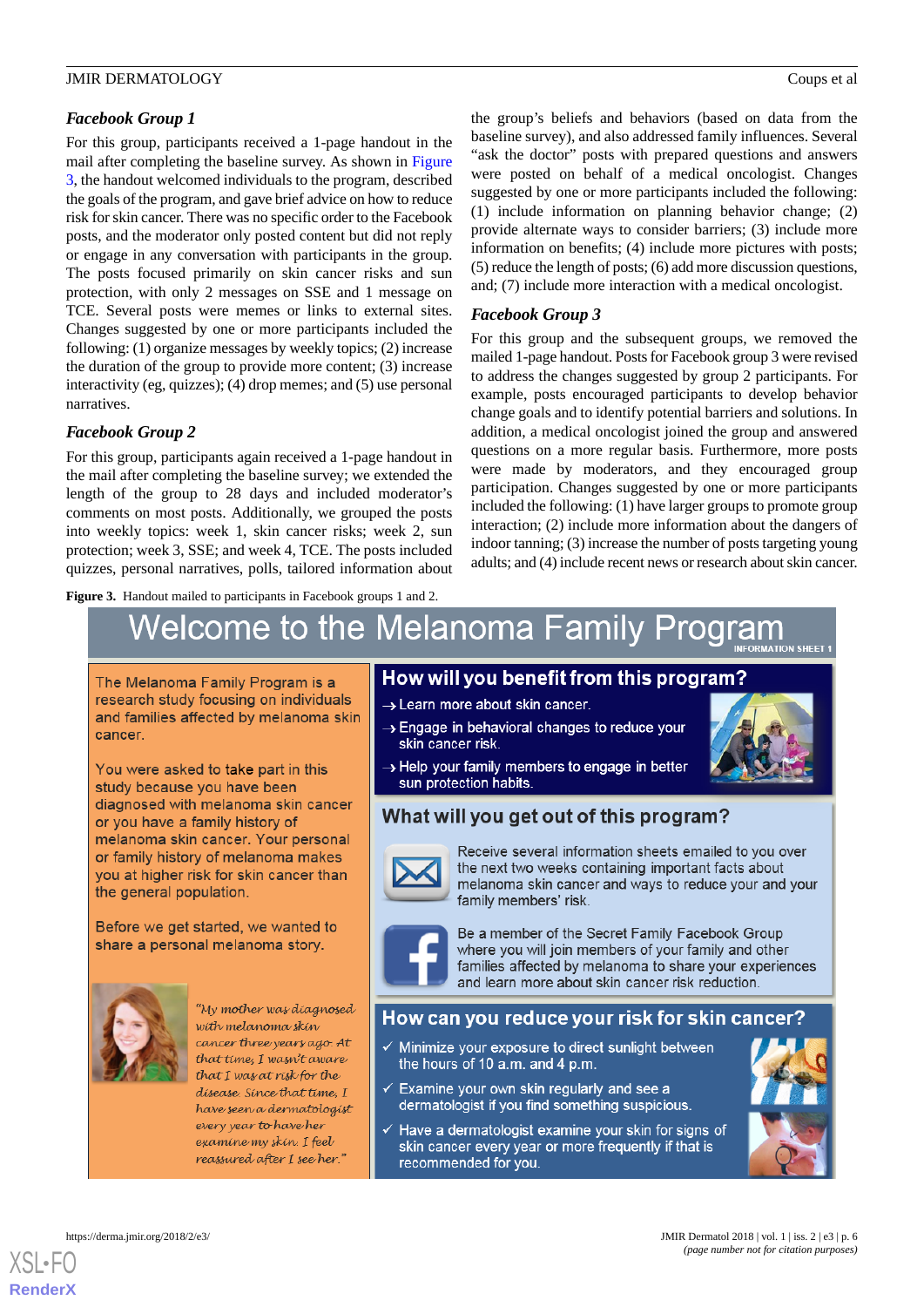#### *Facebook Group 4*

The primary change for this group was to increase the number of group members to 24. Additionally, posts were revised to focus more on indoor tanning, young adults, and skin cancer-related news and research. Participants provided positive feedback about the group, with the primary suggestion being to have an even larger group.

#### *Facebook Group 5*

This group utilized the same posts and approach for group 4 but with a larger group of 35 individuals. Again, participants were enthusiastic about the group, suggested more encouragement of group support, and suggested a larger group size.

## *Results*

#### **Sample Characteristics**

As detailed below, a total of 88 individuals (48 melanoma patients and 40 family members) participated across 5 separate Facebook groups. The demographic characteristics of the study sample are shown in [Table 2.](#page-7-0) Among the 40 family members, 8 were the spouse or partner of the patient, 1 was the child, 19 were the sibling, and 12 were the parents. Among both patients and family members, the proportion of female participants was markedly higher than that of male participants. In part, this may be due to the higher rate of melanoma among young adult women than among men. The sample exhibited a relatively high level of education, with more than three-quarters of participants (71/88, 81%) reporting completing college or a graduate degree. Patients reported having a greater number of Facebook friends than their family members  $(P=0.01)$ , but the 2 groups did not differ with regard to the amount of time per week spent on Facebook (*P*=.81).

#### **Acceptability**

#### *Enrollment*

At CINJ, a total of 64 patients were approached for the study. Of them, 7 were ineligible and 40 declined to participate (either actively or passively); 17 patients consented and completed the baseline survey (consent rate=17/57, 30%) and 14 joined a Facebook group (overall Facebook joining rate=14/57, 25%). The 17 recruited patients provided contact information for a total of 44 spouses or partners and first-degree relatives. Of those 44 individuals, 3 were ineligible, 23 declined participation, 18 consented and completed the baseline survey (consent rate=18/41, 44%), and 16 joined a Facebook group (overall Facebook joining rate=16/41, 39%).

The staff of the NJSCR approached 292 patients regarding the study, 23 of whom were ineligible and 203 declined to provide permission to be contacted by the CINJ research team. Among 66 patients who gave permission to be contacted by the CINJ research team, 2 patients were ineligible, 27 declined to participate, 37 completed Web-based consent and the baseline survey (consent rate=37/267, 13.9%), and 34 joined a Facebook group (overall Facebook joining rate=34/267, 12.7%). The 37 recruited patients provided contact information for a total of 40 spouses or partners and first-degree relatives. Of those 40

 $XS$ -FO **[RenderX](http://www.renderx.com/)** individuals, 1 was ineligible, 11 declined participation, 28 completed Web-based consent and the baseline survey (consent rate=28/39, 72%), and 24 joined a Facebook group (overall Facebook joining rate=24/39, 62%).

#### *Retention*

Completion of the follow-up survey varied from 60% (6/10 for group 3) to 85% (50/59 for groups 4 and 5 combined).

#### *Engagement*

The engagement characteristics of the Facebook groups are shown in [Multimedia Appendix 2](#page-10-20). On average, participants viewed 66%-83% of posts. The average number of likes and comments per post was higher for groups 4 and 5, even after taking into account the higher number of participants in those groups and higher number of moderator posts in the latter groups. Furthermore, [Multimedia Appendix 2](#page-10-20) illustrates that the percentage of participants who liked and commented on 25% of the posts increased over the 5 subsequent groups. As outlined earlier, we increased the number of posts across each subsequent Facebook group.

#### *Evaluation*

The descriptive statistics for participants' evaluations of each Facebook group are shown in [Table 3](#page-8-0). Mean ratings of the intervention content in Facebook group 1 were relatively low compared with those in the subsequent groups. In groups 2-5, there were positive evaluations across the evaluation subscales, particularly with regard to the intervention content and feeling more prepared to discuss relevant issues with family members.

Comments made during the debriefing interview included input about the delivery method ("Facebook is a good medium for what you are doing"), content that was well liked ("I liked the Ask the Expert posts," "I liked the Mole Map," "I liked when we shared our personal stories"), impact on behavior ("I enjoyed information about sunscreen. I never used it before, and now I am more conscious," "I am going to see a dermatologist," "I need to ask my doctor to do a more thorough exam of my skin"), and how the material impacted discussions with family (eg, "I shared the posts with my children," "My mom talked to me about the posts"). Some participants commented that they wished there be more group discussion.

#### **Changes in Outcomes From the Baseline to the Follow-Up**

Changes in the outcomes from the baseline to the follow-up are shown in [Table 4](#page-8-1), which includes mean changes and their respective 95% CIs. Owing to the small sample sizes, we did not conduct formal inferential statistics. We provided CIs to provide a preliminary indication of potential effects. We conducted analyses separately for groups 2 and 3 due to the substantive differences between the messages and approach utilized in these groups. We analyzed results combined for groups 4 and 5 due to the strong similarity between their messages, approach, and sample sizes and to reduce the CI widths. There was some indication that knowledge scores improved across some groups, as did family perceptions and sun protection benefits. Counter to expectations, barriers to using sunscreen and sun-protective clothing were higher in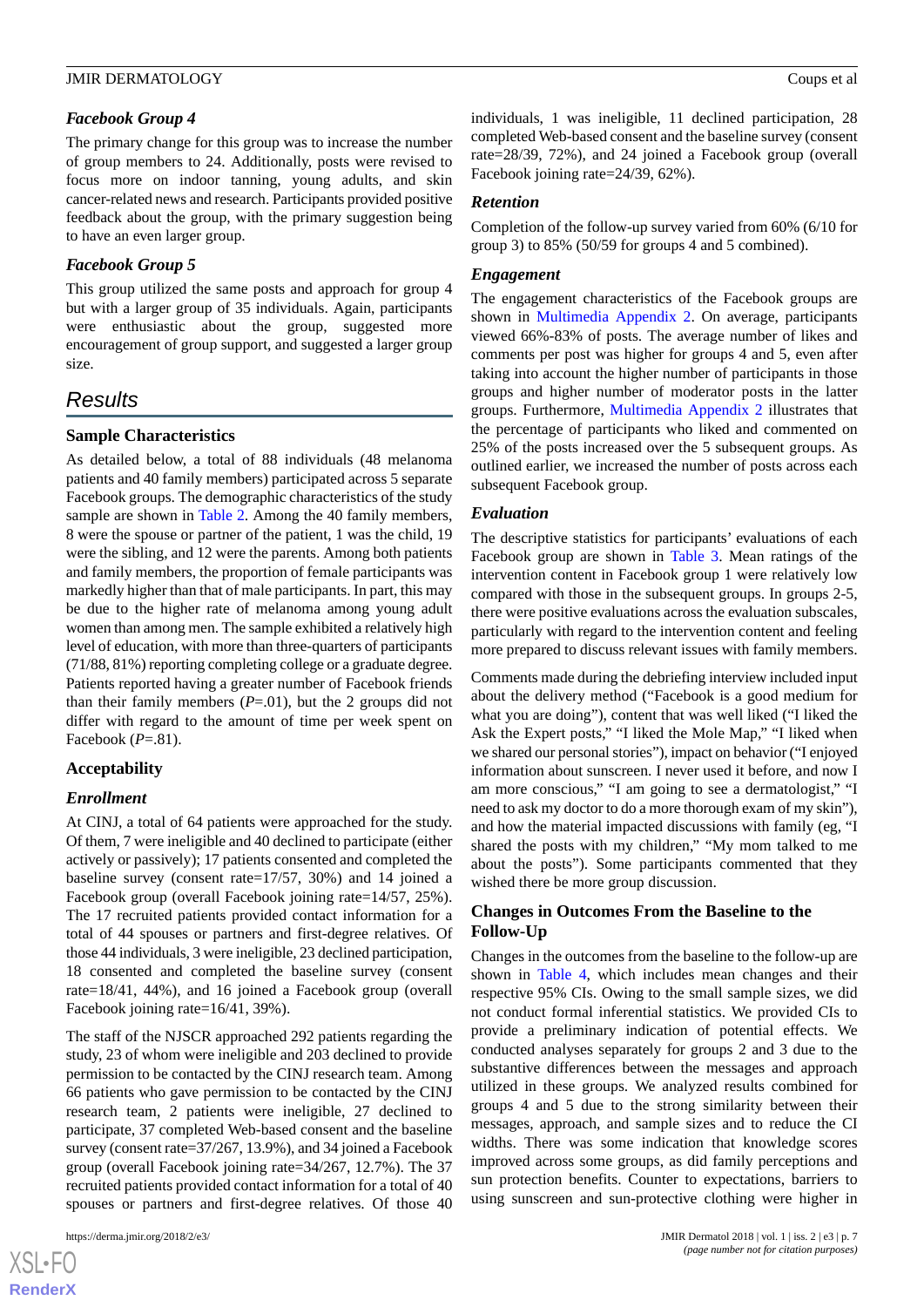several groups at follow-up compared with those at baseline. There was some indication that SSE benefits increased over time, but evidence was inconsistent with regard to changes in SSE barriers. Moreover, results were inconsistent with regard to changes in norms across the groups. Encouragingly, the most consistent beneficial effects were observed for behavioral intentions, particularly with regard to groups 4 and 5. For these groups, each of the CIs excluded zero and indicated increases in sun protection, SSE, and TCE intentions from baseline to follow-up.

<span id="page-7-0"></span>**Table 2.** Demographic characteristics of the study sample (N=88).

| Chacteristic                                    | Patients (n=48)       | Family members (n=40) |
|-------------------------------------------------|-----------------------|-----------------------|
| Recruitment site, n (%)                         |                       |                       |
| Rutgers Cancer Institute of New Jersey          | 14 (29)               | 16(40)                |
| New Jersey State Cancer Registry                | 34(71)                | 24(60)                |
| Relation to patient, n (%)                      |                       |                       |
| Spouse or partner                               | $\equiv$ <sup>a</sup> | 8(20)                 |
| Daughter                                        |                       | 1(3)                  |
| Son                                             |                       | 0(0)                  |
| Sister                                          |                       | 12(30)                |
| Brother                                         |                       | 7(18)                 |
| Mother                                          |                       | 8(20)                 |
| Father                                          |                       | 4(10)                 |
| Sex, n (%)                                      |                       |                       |
| Female                                          | 42 (88)               | 26(65)                |
| Male                                            | 6(13)                 | 14(35)                |
| Age (years), mean (SD)                          | 34.5(6.4)             | 39.5 (13.2)           |
| 18-25, $n$ (%)                                  | 7(15)                 | 7(18)                 |
| 26-35, n (%)                                    | 17(35)                | 10(25)                |
| 36-45, n (%)                                    | 24(50)                | 8(20)                 |
| 46-55, n (%)                                    | 0(0)                  | 8(20)                 |
| $≥56, n$ (%)                                    | 0(0)                  | 7(18)                 |
| Education level, n (%)                          |                       |                       |
| ≤High school or General Educational Development | 5(10)                 | 4(10)                 |
| Some college                                    | 3(6)                  | 5(13)                 |
| College graduate                                | 27(56)                | 19(48)                |
| Graduate degree                                 | 13(27)                | 12(30)                |
| Number of Facebook friends, n (%)               |                       |                       |
| $\leq100$                                       | 5(11)                 | 15(40)                |
| 101-200                                         | 7(15)                 | 5(13)                 |
| 201-300                                         | 12(26)                | 4(11)                 |
| 301-400                                         | 8(17)                 | 14(37)                |
| >400                                            | 15(32)                | 0(0)                  |
| Minutes per day of Facebook use, n (%)          |                       |                       |
| $<\!\!10$                                       | 8(17)                 | 5(13)                 |
| $10 - 60$                                       | 18 (38)               | 18 (47)               |
| 61-120                                          | 10(21)                | 6(16)                 |
| $>\!\!120$                                      | 11(23)                | 9(24)                 |

<sup>a</sup>Not applicable.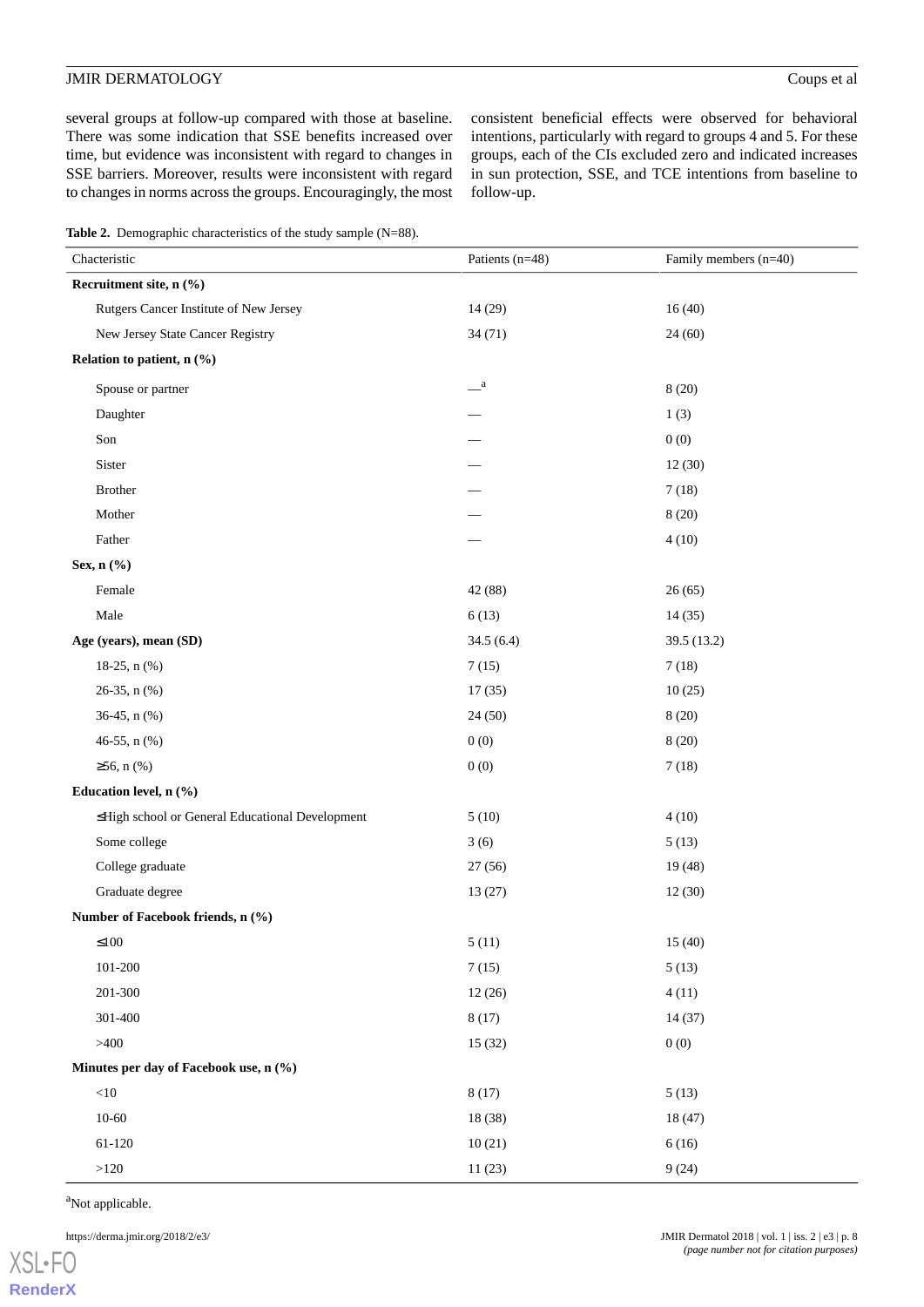<span id="page-8-0"></span>**Table 3.** Participants' evaluations of each Facebook group.

| Variable <sup>a</sup> | Group $1$ (n=6),<br>mean $(SD)$ | Group $2(n=9)$ ,<br>mean $(SD)$ | Group $3(n=7)$ ,<br>mean $(SD)$ | Group $4(n=19)$ ,<br>mean $(SD)$ | Group $5(n=26)$ ,<br>mean $(SD)$ | All groups,<br>mean $(SD)$ |
|-----------------------|---------------------------------|---------------------------------|---------------------------------|----------------------------------|----------------------------------|----------------------------|
| Evaluation of content | 4.86(1.68)                      | 6.19(1.05)                      | 6.31(0.79)                      | 5.66(1.37)                       | 6.21(0.71)                       | 5.94(1.14)                 |
| Helped prepare me     | 3.56(1.46)                      | 6.37(1.32)                      | 6.16(1.08)                      | 5.05(1.72)                       | 6.14(0.93)                       | 5.63(1.52)                 |
| Facebook experience   | $-^{\rm b}$                     | $\overline{\phantom{0}}$        | 5.25(1.16)                      | 5.45(1.55)                       | 5.87 (0.99)                      | 5.63(1.25)                 |
| Overall, mean (SD)    | 4.43(1.53)                      | 6.25(1.13)                      | 5.84(0.93)                      | 5.42 (1.38)                      | 6.06(0.79)                       | 5.73(1.19)                 |

<sup>a</sup>All subscales were scored on a 1-7 scale, with higher numbers reflecting more positive evaluations.

<span id="page-8-1"></span><sup>b</sup>Subscale questions were not asked of participants in that Facebook group.

**Table 4.** Mean changes in outcomes from baseline (BL) to follow-up (FU) for the Facebook groups.

| <b>Outcomes</b>             | Group $2(n=9)$<br>BL<br>FU<br>Change $(95\% \text{ CI})$ |       |                                 | Group $3(n=6)$ |       |                                 | Groups 4 and 5 $(n=50)$ |       |                               |
|-----------------------------|----------------------------------------------------------|-------|---------------------------------|----------------|-------|---------------------------------|-------------------------|-------|-------------------------------|
|                             |                                                          |       |                                 | BL             | FU    | Change (95% CI)                 | BL                      | FU    | Change $(95\% \text{ CI})$    |
| Knowledge                   | 11.67                                                    | 11.89 | $0.22$ (-0.42 to 0.86)          | 11.50          | 12.17 | $0.67$ (0.12 to 1.21)           | 12.00                   | 12.04 | $0.04$ (-0.27 to 0.35)        |
| Family perceptions          | 4.43                                                     | 4.49  | $0.06$ (-0.19 to 0.32)          | 4.39           | 4.69  | $0.30$ (-0.28 to 0.88)          | 4.54                    | 4.50  | $-0.04$ ( $-0.25$ to 0.17)    |
| Family support              | 4.72                                                     | 4.72  | $0.00$ (-0.10 to 0.10)          | 4.88           | 4.83  | $-0.04$ ( $-0.30$ to 0.22)      | 4.79                    | 4.74  | $-0.06$ ( $-0.24$ to 0.13)    |
| Sun protection benefits     | 4.63                                                     | 4.38  | $-0.25$ ( $-1.03$ to 0.53)      | 4.48           | 4.63  | $0.14$ (-0.72 to 1.01)          | 4.62                    | 4.67  | $0.05$ (-0.04 to 0.14)        |
| Sunscreen barriers          | 1.73                                                     | 1.92  | $0.18$ (-0.26 to 0.63)          | 2.43           | 2.53  | $0.11$ (-0.48 to 0.69)          | 2.25                    | 2.26  | $0.02$ (-0.16 to 0.20)        |
| Clothing barriers           | 2.47                                                     | 2.92  | $0.45$ (-0.83 to 1.74)          | 2.55           | 2.91  | $0.36$ (-0.53 to 1.26)          | 3.01                    | 2.97  | $-0.04$ ( $-0.22$ to 0.14)    |
| Sun protection intentions   | 5.64                                                     | 5.69  | $0.05$ (-0.28 to 0.37)          | 5.15           | 5.30  | $0.15$ (-1.98 to 2.28)          | 4.94                    | 5.33  | $0.39(0.17 \text{ to } 0.61)$ |
| $SSEa$ benefits             | 5.47                                                     | 5.42  | $-0.05$ ( $-0.58$ to 0.49)      | 5.28           | 5.65  | $0.38$ (-0.04 to 0.79)          | 5.16                    | 5.28  | $0.12$ (-0.11 to 0.35)        |
| <b>SSE</b> barriers         | 3.05                                                     | 3.18  | $0.14 (-0.82 \text{ to } 1.10)$ | 3.13           | 3.18  | $0.05$ (-0.42 to 0.52)          | 2.98                    | 2.93  | $-0.06$ ( $-0.22$ to 0.11)    |
| <b>SSE</b> intentions       | 6.25                                                     | 6.06  | $-0.19$ ( $-1.23$ to 0.86)      | 4.90           | 6.00  | $1.10 (-1.44 \text{ to } 3.64)$ | 5.29                    | 6.13  | $0.84$ (0.42 to 1.26)         |
| TCE <sup>b</sup> intentions | $\mathbf{C}$                                             |       |                                 |                |       |                                 | 6.02                    | 6.58  | $0.56(0.18 \text{ to } 0.94)$ |
| Tanning norms               | 3.95                                                     | 3.48  | $-0.48$ ( $-1.00$ to 0.05)      | 4.52           | 4.28  | $-0.24$ ( $-1.05$ to 0.57)      | 3.73                    | 3.76  | $0.02$ (-0.22 to 0.27)        |
| Sun protection norms        | 3.98                                                     | 3.48  | $-0.50$ ( $-0.94$ to $-0.06$ )  | 3.29           | 3.77  | $0.49$ (-0.72 to 1.69)          | 3.79                    | 3.70  | $-0.08$ ( $-0.31$ to 0.15)    |
| Image norms                 | 3.44                                                     | 3.33  | $-0.12$ ( $-0.81$ to 0.57)      | 3.36           | 3.64  | $0.28$ (-0.52 to 1.08)          | 3.66                    | 3.53  | $-0.13$ ( $-0.36$ to 0.10)    |

a SSE: skin self-examination.

b<sub>TCE</sub>: total cutaneous examination.

<sup>c</sup>The measure was not included for that Facebook group.

## *Discussion*

#### **Principal Findings**

To the best of our knowledge, this is one of the first studies to evaluate a family-based skin cancer risk reduction intervention for young adults with melanoma and their relatives and the first behavioral intervention for this population delivered entirely through Facebook. Interventions delivered through social media are innovative and a promising way to reach young adults and their family members. In addition, Facebook provides a novel way to engage family members with one another, encourage young survivors to interact with other young survivors and their relatives, and facilitate engagement between families in learning and discussion about skin cancer. During the year-long development of the Facebook group methodology and its content, our team learned several lessons.

First, group engagement, as defined by participation (ie, likes and comments to original posts), improved steadily over the groups (eg, 0% of group 1 members and 9% of group 2 members commented on at least 25% of posts compared with 40% of group 5 members). Several factors may have contributed to this increase. A higher number of group members were recruited into each group over time, which may have increased the likelihood that one or more participants would post comments, find commonalities, and promote discussion. Another factor that may have increased participation was the quality of the posts. Based on the postgroup debriefing with participants and team discussion, we created posts that were briefer and designed to elicit interaction (eg, posed a question). Posts such as personal stories, goal-setting exercises, quizzes, and the opportunity to have questions answered by a cutaneous oncologist were rated as particularly engaging by group members.

The second lesson learned was that recruitment was challenging. Patient provision of relatives' contact information, reaching out

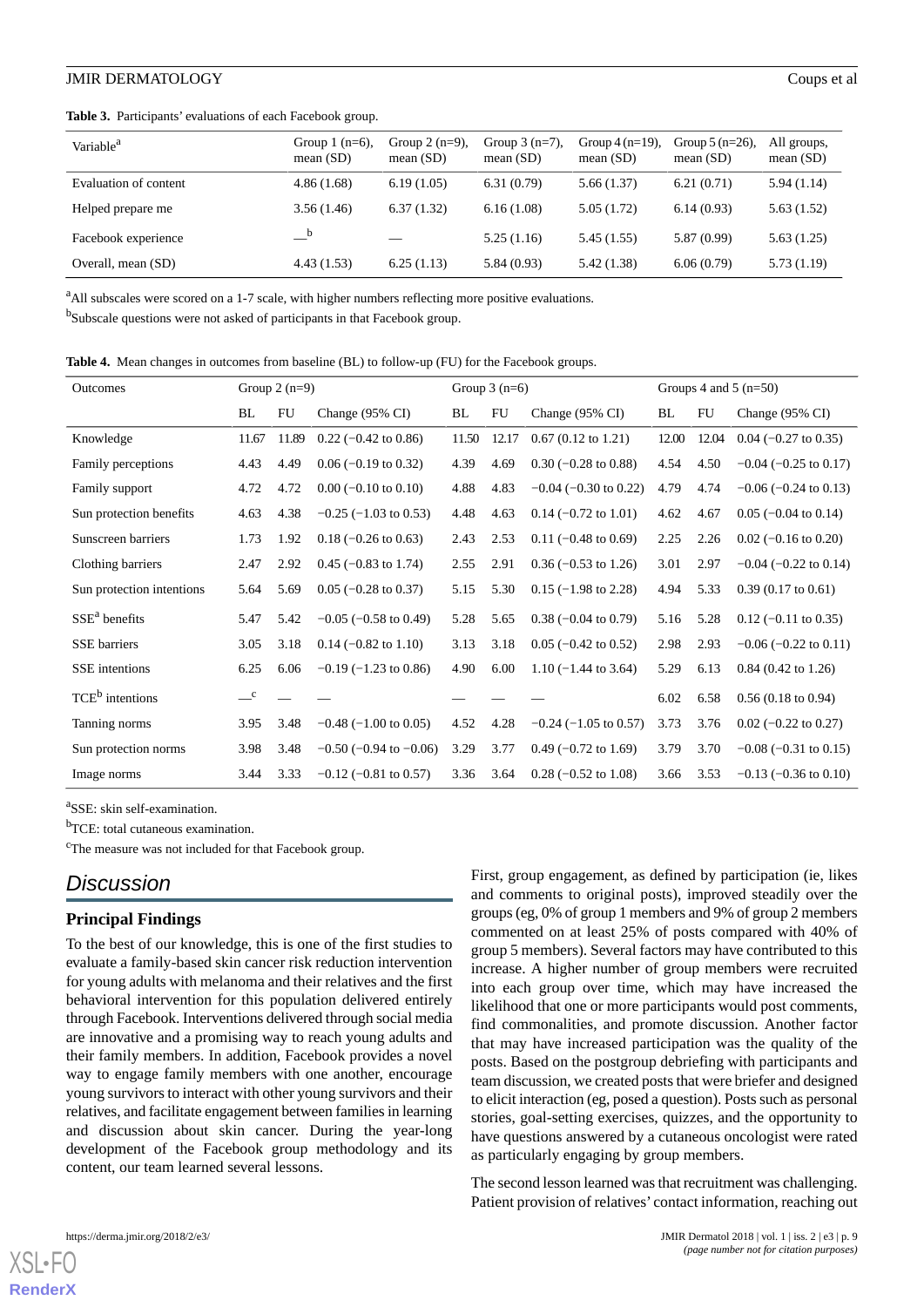to and enrolling relatives, completion of surveys, and ultimate acceptance into the Facebook group represent different steps with the potential loss of participants associated with each step. The most common point for participant loss was at the initial patient contact. Acceptance rates among patients differed by recruitment source, with a lower acceptance rate from the cancer center recruitment (at CINJ) than from the NJSCR. Family members joined the Facebook groups at higher rates than did patients. It is possible that recruitment from the cancer center provides the advantage of patient trust on the oncologist and knowledge of the institution. However, registry recruitment has the advantage of provision of greater reach into the general patient population. Another challenge was the relatively small number of relatives provided by each patient. One possible explanation is that patients stated they did not have siblings, suggesting smaller family size to be a reason.

The third lesson learned was that despite the challenges of enrollment, once enrolled, engagement was high, particularly in the latter groups. In their comments, participants shared their personal experiences with melanoma, provided each other with encouragement to undergo SSE and TCE and to engage in sun protection, asked one another for advice about sun protection products and recommendations for dermatologists who could perform exams, discussed personal barriers to sun protection and skin exams, set skin exam and sun protection goals, and posed questions for the cutaneous oncologist about melanoma and skin exams. Negative, off-topic, or unhelpful comments were not observed, although some members stated in their debriefing interviews that they did not share as much as they might have to not upset the family member who was diagnosed with cancer.

The fourth lesson learned was that evaluations of the groups, other than group 1, were positive. Participants reported that the content was informative and valid, the group prepared them to discuss skin cancer prevention with their family, and they felt comfortable sharing their experiences and connected with other group members. Given one of the key goals of this intervention was to encourage family members to support one another's skin cancer risk reduction, the fact that participants reported that the posts prompted discussions with their family members and that the group facilitated interactions with family members who were not participating in the group was encouraging.

Owing to the small sample size and the fact that outcomes were reported separately by group, it is difficult to make firm conclusions about the efficacy of the intervention. Our preliminary data suggest that there were increases in sun protection, SSE, and TCE intentions for the final 2 groups. There were generally inconsistent results with regard to improvements in the knowledge and beliefs outcomes. Definitive conclusions with regard to the efficacy of the intervention will require larger randomized clinical trials.

#### **Limitations**

Limitations of this study include low recruitment rates for patients and the small sample size. Future research is warranted to examine patients' and their family members' preferences with regard to delivery platforms for skin cancer prevention and surveillance interventions. Additionally, efforts are needed to identify strategies for maximizing participant recruitment, engagement, and retention for interventions delivered via social media and other platforms. The fact that we conducted 5 separate Facebook groups allowed the team to develop and refine the intervention in a deliberate, iterative manner based on participant engagement and feedback, which was the primary purpose of this study. The sample size in this study meant that we were not able to conduct a factor analysis of the Facebook group evaluation survey items. This should be addressed in future studies with larger sample sizes.

#### **Conclusions**

This pilot and feasibility study demonstrated that a moderated family-focused Facebook intervention for young-onset melanoma survivors and their family members is feasible and acceptable. For future similar research, we recommend Facebook group durations of at least 1 month with ≥35 participants and regular posts by moderators. Because recruitment of patients was challenging, future studies may benefit from focusing on methods of enhancing patient recruitment. Additionally, although this study provided preliminary evidence of positive changes in outcomes, particularly with regard to behavioral intentions, further research is needed with larger sample sizes to determine the statistical and practical significance of such effects and to examine behavioral outcomes.

#### **Acknowledgments**

<span id="page-9-0"></span>This research was supported by institutional funds to SLM, PhD. We thank Antoinette Stroup, PhD; Lisa Paddock, PhD; and other employees of the NJSCR for their valuable help in conducting this study and Evangelynn Murphy and Sara Frederick for assistance with data collection and management.

#### **Conflicts of Interest**

None declared.

#### **Multimedia Appendix 1**

Study survey measures.

[[PDF File \(Adobe PDF File\), 99KB-Multimedia Appendix 1](https://jmir.org/api/download?alt_name=derma_v1i2e3_app1.pdf&filename=aa180570cf95cd3b9571a1f28f62779e.pdf)]

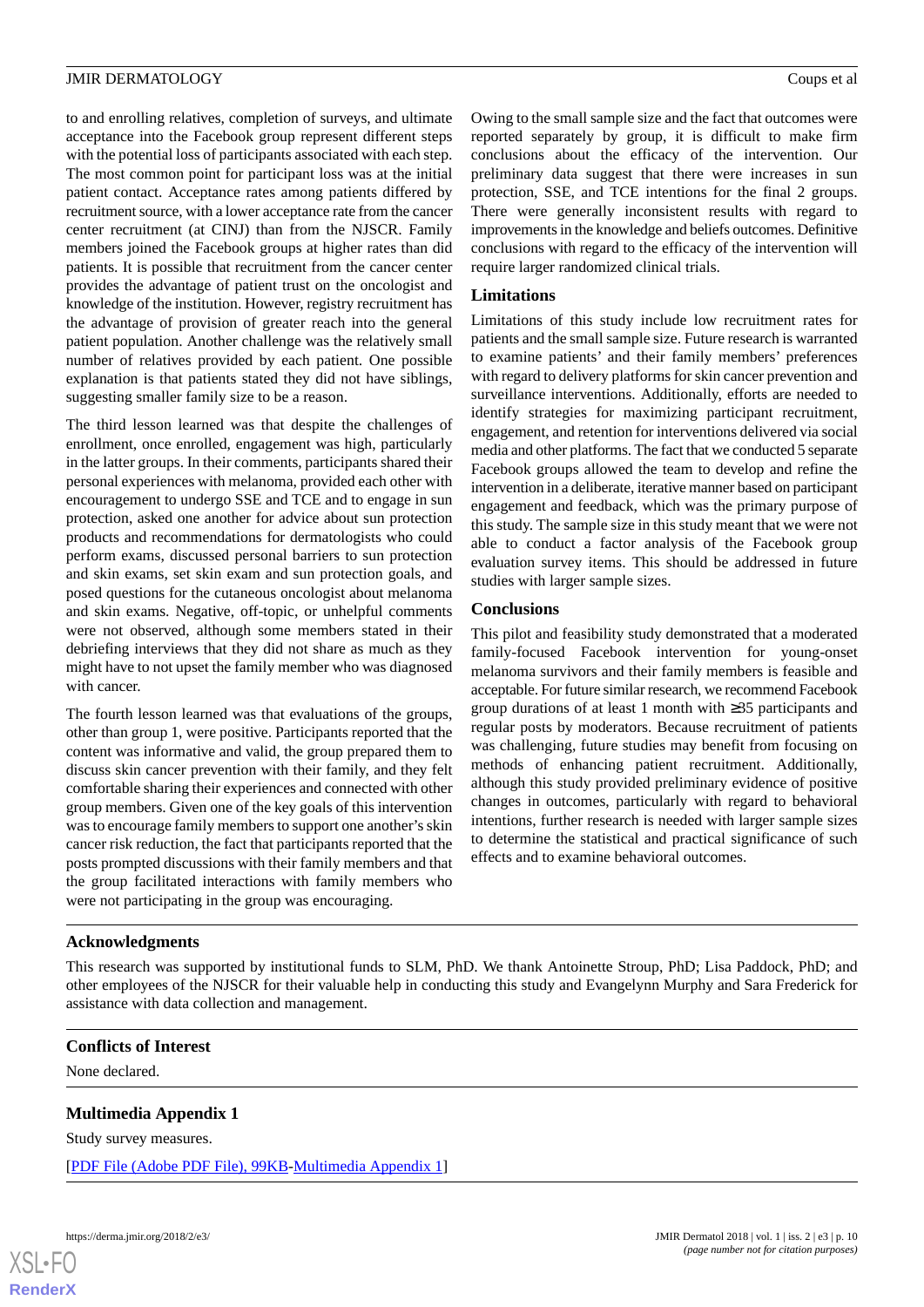<span id="page-10-20"></span>Engagement characteristics of the Facebook groups.

[[PDF File \(Adobe PDF File\), 25KB-Multimedia Appendix 2](https://jmir.org/api/download?alt_name=derma_v1i2e3_app2.pdf&filename=2fbe6ee8602fde1e9bcf2c856c38911b.pdf)]

#### <span id="page-10-0"></span>**References**

- <span id="page-10-1"></span>1. Reed KB, Brewer JD, Lohse CM, Bringe KE, Pruitt CN, Gibson LE. Increasing incidence of melanoma among young adults: an epidemiological study in Olmsted County, Minnesota. Mayo Clin Proc 2012 Apr;87(4):328-334 [\[FREE Full text](http://europepmc.org/abstract/MED/22469345)] [doi: [10.1016/j.mayocp.2012.01.010\]](http://dx.doi.org/10.1016/j.mayocp.2012.01.010) [Medline: [22469345](http://www.ncbi.nlm.nih.gov/entrez/query.fcgi?cmd=Retrieve&db=PubMed&list_uids=22469345&dopt=Abstract)]
- <span id="page-10-2"></span>2. Skin Cancer Foundation (SCF). Types of Melanoma URL: [https://www.skincancer.org/skin-cancer-information/melanoma/](https://www.skincancer.org/skin-cancer-information/melanoma/types-of-melanoma) [types-of-melanoma](https://www.skincancer.org/skin-cancer-information/melanoma/types-of-melanoma) [accessed 2018-04-24] [\[WebCite Cache ID 6yv5umVZn](http://www.webcitation.org/

                                6yv5umVZn)]
- <span id="page-10-3"></span>3. Olsen CM, Carroll HJ, Whiteman DC. Familial melanoma: a meta-analysis and estimates of attributable fraction. Cancer Epidemiol Biomarkers Prev 2010 Jan;19(1):65-73 [\[FREE Full text\]](http://cebp.aacrjournals.org/cgi/pmidlookup?view=long&pmid=20056624) [doi: [10.1158/1055-9965.EPI-09-0928\]](http://dx.doi.org/10.1158/1055-9965.EPI-09-0928) [Medline: [20056624](http://www.ncbi.nlm.nih.gov/entrez/query.fcgi?cmd=Retrieve&db=PubMed&list_uids=20056624&dopt=Abstract)]
- <span id="page-10-4"></span>4. Frank C, Fallah M, Ji J, Sundquist J, Hemminki K. The population impact of familial cancer, a major cause of cancer. Int J Cancer 2014 Apr 15;134(8):1899-1906 [[FREE Full text](https://doi.org/10.1002/ijc.28510)] [doi: [10.1002/ijc.28510](http://dx.doi.org/10.1002/ijc.28510)] [Medline: [24590453\]](http://www.ncbi.nlm.nih.gov/entrez/query.fcgi?cmd=Retrieve&db=PubMed&list_uids=24590453&dopt=Abstract)
- 5. Fears TR, Bird CC, Guerry D, Sagebiel RW, Gail MH, Elder DE, et al. Average midrange ultraviolet radiation flux and time outdoors predict melanoma risk. Cancer Res 2002 Jul 15;62(14):3992-3996 [\[FREE Full text\]](http://cancerres.aacrjournals.org/cgi/pmidlookup?view=long&pmid=12124332) [Medline: [12124332](http://www.ncbi.nlm.nih.gov/entrez/query.fcgi?cmd=Retrieve&db=PubMed&list_uids=12124332&dopt=Abstract)]
- <span id="page-10-5"></span>6. Swerdlow AJ, Weinstock MA. Do tanning lamps cause melanoma? An epidemiologic assessment. J Am Acad Dermatol 1998 Jan;38(1):89-98. [Medline: [9448211\]](http://www.ncbi.nlm.nih.gov/entrez/query.fcgi?cmd=Retrieve&db=PubMed&list_uids=9448211&dopt=Abstract)
- <span id="page-10-7"></span><span id="page-10-6"></span>7. Evans RD, Kopf AW, Lew RA, Rigel DS, Bart RS, Friedman RJ, et al. Risk factors for the development of malignant melanoma--I: Review of case-control studies. J Dermatol Surg Oncol 1988 Apr;14(4):393-408. [Medline: [3280634](http://www.ncbi.nlm.nih.gov/entrez/query.fcgi?cmd=Retrieve&db=PubMed&list_uids=3280634&dopt=Abstract)]
- <span id="page-10-8"></span>8. Aitken JF, Elwood M, Baade PD, Youl P, English D. Clinical whole-body skin examination reduces the incidence of thick melanomas. Int J Cancer 2010 Jan 15;126(2):450-458 [[FREE Full text](https://dx.doi.org/10.1002/ijc.24747)] [doi: [10.1002/ijc.24747](http://dx.doi.org/10.1002/ijc.24747)] [Medline: [19609948\]](http://www.ncbi.nlm.nih.gov/entrez/query.fcgi?cmd=Retrieve&db=PubMed&list_uids=19609948&dopt=Abstract)
- <span id="page-10-9"></span>9. Margolis MJ, De Champlain AF, Klass DJ. Setting examination-level standards for a performance-based assessment of physicians' clinical skills. Acad Med 1998 Oct;73(10 Suppl):S114-S116. [Medline: [9795671\]](http://www.ncbi.nlm.nih.gov/entrez/query.fcgi?cmd=Retrieve&db=PubMed&list_uids=9795671&dopt=Abstract)
- <span id="page-10-10"></span>10. Berwick M, Begg CB, Fine JA, Roush GC, Barnhill RL. Screening for cutaneous melanoma by skin self-examination. J Natl Cancer Inst 1996 Jan 3;88(1):17-23 [\[FREE Full text\]](http://jnci.oxfordjournals.org/cgi/pmidlookup?view=long&pmid=8847720) [Medline: [8847720\]](http://www.ncbi.nlm.nih.gov/entrez/query.fcgi?cmd=Retrieve&db=PubMed&list_uids=8847720&dopt=Abstract)
- 11. Hamidi R, Cockburn MG, Peng DH. Prevalence and predictors of skin self-examination: prospects for melanoma prevention and early detection. Int J Dermatol 2008 Oct;47(10):993-1003. [doi: [10.1111/j.1365-4632.2008.03780.x](http://dx.doi.org/10.1111/j.1365-4632.2008.03780.x)] [Medline: [18986343\]](http://www.ncbi.nlm.nih.gov/entrez/query.fcgi?cmd=Retrieve&db=PubMed&list_uids=18986343&dopt=Abstract)
- <span id="page-10-13"></span><span id="page-10-11"></span>12. American Cancer Society (ACS). Cancer Prevention & Early Detection Facts & Figures 2015-2016 URL: [https://www.](https://www.cancer.org/content/dam/cancer-org/research/cancer-facts-and-statistics/cancer-prevention-and-early-detection-facts-and-figures/cancer-prevention-and-early-detection-facts-and-figures-2015-2016.pdf) [cancer.org/content/dam/cancer-org/research/cancer-facts-and-statistics/](https://www.cancer.org/content/dam/cancer-org/research/cancer-facts-and-statistics/cancer-prevention-and-early-detection-facts-and-figures/cancer-prevention-and-early-detection-facts-and-figures-2015-2016.pdf) [cancer-prevention-and-early-detection-facts-and-figures/cancer-prevention-and-early-detection-facts-and-figures-2015-2016.](https://www.cancer.org/content/dam/cancer-org/research/cancer-facts-and-statistics/cancer-prevention-and-early-detection-facts-and-figures/cancer-prevention-and-early-detection-facts-and-figures-2015-2016.pdf) [pdf](https://www.cancer.org/content/dam/cancer-org/research/cancer-facts-and-statistics/cancer-prevention-and-early-detection-facts-and-figures/cancer-prevention-and-early-detection-facts-and-figures-2015-2016.pdf) [accessed 2018-04-24] [[WebCite Cache ID 6yv7NUqCJ\]](http://www.webcitation.org/

                                6yv7NUqCJ)
- <span id="page-10-12"></span>13. Azzarello LM, Jacobsen PB. Factors influencing participation in cutaneous screening among individuals with a family history of melanoma. J Am Acad Dermatol 2007 Mar;56(3):398-406. [doi: [10.1016/j.jaad.2006.10.024](http://dx.doi.org/10.1016/j.jaad.2006.10.024)] [Medline: [17184873\]](http://www.ncbi.nlm.nih.gov/entrez/query.fcgi?cmd=Retrieve&db=PubMed&list_uids=17184873&dopt=Abstract)
- <span id="page-10-14"></span>14. Geller AC, Rutsch L, Kenausis K, Selzer P, Zhang Z. Can an hour or two of sun protection education keep the sunburn away? Evaluation of the Environmental Protection Agency's Sunwise School Program. Environ Health 2003 Nov 03;2(1):13 [[FREE Full text](https://ehjournal.biomedcentral.com/articles/10.1186/1476-069X-2-13)] [doi: [10.1186/1476-069X-2-13\]](http://dx.doi.org/10.1186/1476-069X-2-13) [Medline: [14613488\]](http://www.ncbi.nlm.nih.gov/entrez/query.fcgi?cmd=Retrieve&db=PubMed&list_uids=14613488&dopt=Abstract)
- <span id="page-10-15"></span>15. Manne S, Fasanella N, Connors J, Floyd B, Wang H, Lessin S. Sun protection and skin surveillance practices among relatives of patients with malignant melanoma: prevalence and predictors. Prev Med 2004 Jul;39(1):36-47. [doi: [10.1016/j.ypmed.2004.02.028\]](http://dx.doi.org/10.1016/j.ypmed.2004.02.028) [Medline: [15207984\]](http://www.ncbi.nlm.nih.gov/entrez/query.fcgi?cmd=Retrieve&db=PubMed&list_uids=15207984&dopt=Abstract)
- <span id="page-10-16"></span>16. Friedman LC, Bruce S, Webb JA, Weinberg AD, Cooper HP. Skin self-examination in a population at increased risk for skin cancer. Am J Prev Med 1993;9(6):359-364. [Medline: [8311985](http://www.ncbi.nlm.nih.gov/entrez/query.fcgi?cmd=Retrieve&db=PubMed&list_uids=8311985&dopt=Abstract)]
- <span id="page-10-17"></span>17. Lee JS, DuBois SG, Coccia PF, Bleyer A, Olin RL, Goldsby RE. Increased risk of second malignant neoplasms in adolescents and young adults with cancer. Cancer 2016 Jan 01;122(1):116-123 [[FREE Full text](https://doi.org/10.1002/cncr.29685)] [doi: [10.1002/cncr.29685\]](http://dx.doi.org/10.1002/cncr.29685) [Medline: [26441212](http://www.ncbi.nlm.nih.gov/entrez/query.fcgi?cmd=Retrieve&db=PubMed&list_uids=26441212&dopt=Abstract)]
- <span id="page-10-18"></span>18. Bichakjian CK, Halpern AC, Johnson TM, Foote HA, Grichnik JM, Swetter SM, American Academy of Dermatology. Guidelines of care for the management of primary cutaneous melanoma. American Academy of Dermatology. J Am Acad Dermatol 2011 Nov;65(5):1032-1047. [doi: [10.1016/j.jaad.2011.04.031](http://dx.doi.org/10.1016/j.jaad.2011.04.031)] [Medline: [21868127\]](http://www.ncbi.nlm.nih.gov/entrez/query.fcgi?cmd=Retrieve&db=PubMed&list_uids=21868127&dopt=Abstract)
- <span id="page-10-19"></span>19. National Comprehensive Cancer Network (NCCN). Guidelines for patients: Melanoma URL: [https://www.nccn.org/patients/](https://www.nccn.org/patients/guidelines/melanoma/files/assets/common/downloads/files/melanoma.pdf) [guidelines/melanoma/files/assets/common/downloads/files/melanoma.pdf\[](https://www.nccn.org/patients/guidelines/melanoma/files/assets/common/downloads/files/melanoma.pdf)[WebCite Cache ID 6yvO42lFQ\]](http://www.webcitation.org/

                                6yvO42lFQ)
- 20. Bowen DJ, Hay JL, Harris-Wai JN, Meischke H, Burke W. All in the family? Communication of cancer survivors with their families. Fam Cancer 2017 Oct;16(4):597-603. [doi: [10.1007/s10689-017-9987-8\]](http://dx.doi.org/10.1007/s10689-017-9987-8) [Medline: [28374161](http://www.ncbi.nlm.nih.gov/entrez/query.fcgi?cmd=Retrieve&db=PubMed&list_uids=28374161&dopt=Abstract)]
- 21. Rodríguez VM, Berwick M, Hay JL. Communication about melanoma and risk reduction after melanoma diagnosis. Psychooncology 2017 Dec;26(12):2142-2148. [doi: [10.1002/pon.4315](http://dx.doi.org/10.1002/pon.4315)] [Medline: [27862570](http://www.ncbi.nlm.nih.gov/entrez/query.fcgi?cmd=Retrieve&db=PubMed&list_uids=27862570&dopt=Abstract)]
- 22. Palesh O, Aldridge-Gerry A, Bugos K, Pickham D, Chen JJ, Greco R, et al. Health behaviors and needs of melanoma survivors. Support Care Cancer 2014 Nov;22(11):2973-2980. [doi: [10.1007/s00520-014-2286-0](http://dx.doi.org/10.1007/s00520-014-2286-0)] [Medline: [24879390](http://www.ncbi.nlm.nih.gov/entrez/query.fcgi?cmd=Retrieve&db=PubMed&list_uids=24879390&dopt=Abstract)]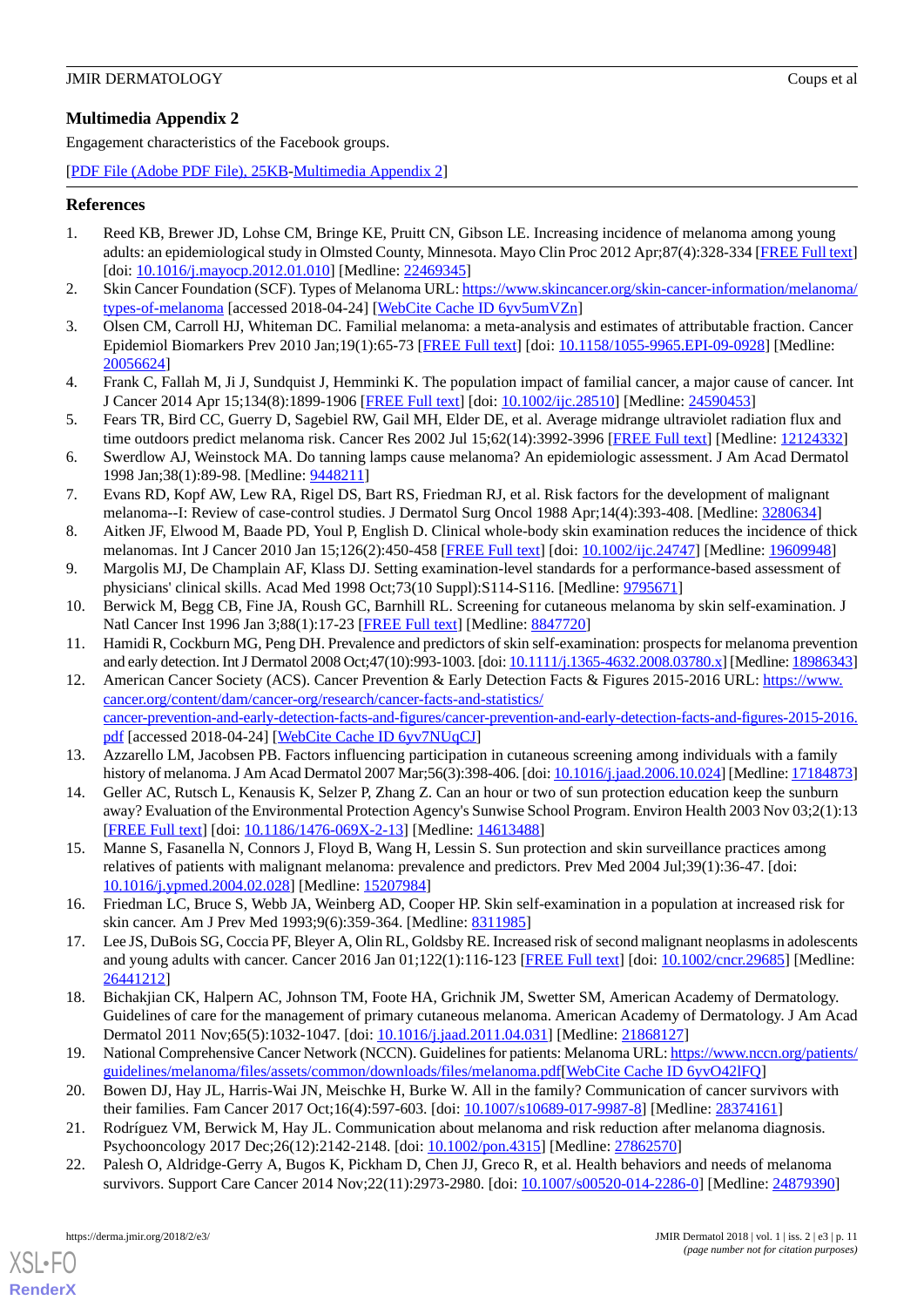- <span id="page-11-0"></span>23. Coups EJ, Manne SL, Stapleton JL, Tatum KL, Goydos JS. Skin self-examination behaviors among individuals diagnosed with melanoma. Melanoma Res 2016 Feb;26(1):71-76. [doi: [10.1097/CMR.0000000000000204\]](http://dx.doi.org/10.1097/CMR.0000000000000204) [Medline: [26426762](http://www.ncbi.nlm.nih.gov/entrez/query.fcgi?cmd=Retrieve&db=PubMed&list_uids=26426762&dopt=Abstract)]
- <span id="page-11-1"></span>24. Manne S, Lessin S. Prevalence and correlates of sun protection and skin self-examination practices among cutaneous malignant melanoma survivors. J Behav Med 2006 Oct;29(5):419-434. [doi: [10.1007/s10865-006-9064-5](http://dx.doi.org/10.1007/s10865-006-9064-5)] [Medline: [16855870](http://www.ncbi.nlm.nih.gov/entrez/query.fcgi?cmd=Retrieve&db=PubMed&list_uids=16855870&dopt=Abstract)]
- <span id="page-11-2"></span>25. Geller AC, Dickerman BA, Taber JM, Dwyer LA, Hartman AM, Perna FM. Skin cancer interventions across the cancer control continuum: A review of experimental evidence (1/1/2000-6/30/2015) and future research directions. Prev Med 2018 Jun;111:442-450. [doi: [10.1016/j.ypmed.2018.01.018\]](http://dx.doi.org/10.1016/j.ypmed.2018.01.018) [Medline: [29425724\]](http://www.ncbi.nlm.nih.gov/entrez/query.fcgi?cmd=Retrieve&db=PubMed&list_uids=29425724&dopt=Abstract)
- <span id="page-11-4"></span><span id="page-11-3"></span>26. Wu YP, Aspinwall LG, Conn BM, Stump T, Grahmann B, Leachman SA. A systematic review of interventions to improve adherence to melanoma preventive behaviors for individuals at elevated risk. Prev Med 2016 Dec;88:153-167 [[FREE Full](http://europepmc.org/abstract/MED/27090434) [text](http://europepmc.org/abstract/MED/27090434)] [doi: [10.1016/j.ypmed.2016.04.010\]](http://dx.doi.org/10.1016/j.ypmed.2016.04.010) [Medline: [27090434\]](http://www.ncbi.nlm.nih.gov/entrez/query.fcgi?cmd=Retrieve&db=PubMed&list_uids=27090434&dopt=Abstract)
- <span id="page-11-5"></span>27. Bowen DJ, Burke W, Hay JL, Meischke H, Harris JN. Effects of web-based intervention on risk reduction behaviors in melanoma survivors. J Cancer Surviv 2015 Jun;9(2):279-286 [\[FREE Full text](http://europepmc.org/abstract/MED/25425205)] [doi: [10.1007/s11764-014-0412-0](http://dx.doi.org/10.1007/s11764-014-0412-0)] [Medline: [25425205](http://www.ncbi.nlm.nih.gov/entrez/query.fcgi?cmd=Retrieve&db=PubMed&list_uids=25425205&dopt=Abstract)]
- <span id="page-11-6"></span>28. Robinson JK, Turrisi R, Stapleton J. Efficacy of a partner assistance intervention designed to increase skin self-examination performance. Arch Dermatol 2007 Jan;143(1):37-41. [doi: [10.1001/archderm.143.1.37](http://dx.doi.org/10.1001/archderm.143.1.37)] [Medline: [17224540\]](http://www.ncbi.nlm.nih.gov/entrez/query.fcgi?cmd=Retrieve&db=PubMed&list_uids=17224540&dopt=Abstract)
- <span id="page-11-7"></span>29. Pew Research Center. Social Media Update 2016: Facebook usage and engagement is on the rise, while adoption of other platforms holds steady URL: [http://assets.pewresearch.org/wp-content/uploads/sites/14/2016/11/10132827/PI\\_2016.11.](http://assets.pewresearch.org/wp-content/uploads/sites/14/2016/11/10132827/PI_2016.11.11_Social-Media-Update_FINAL.pdf) [11\\_Social-Media-Update\\_FINAL.pdf](http://assets.pewresearch.org/wp-content/uploads/sites/14/2016/11/10132827/PI_2016.11.11_Social-Media-Update_FINAL.pdf) [accessed 2018-04-24] [[WebCite Cache ID 6yvOUfUba\]](http://www.webcitation.org/

                                6yvOUfUba)
- <span id="page-11-8"></span>30. Bruce A, Theeke L, Mallow J. A state of the science on influential factors related to sun protective behaviors to prevent skin cancer in adults. International Journal of Nursing Sciences 2017 Jul;4(3):225-235. [doi: [10.1016/j.ijnss.2017.05.005](http://dx.doi.org/10.1016/j.ijnss.2017.05.005)]
- <span id="page-11-9"></span>31. Pagoto SL, Baker K, Griffith J, Oleski JL, Palumbo A, Walkosz BJ, et al. Engaging Moms on Teen Indoor Tanning Through Social Media: Protocol of a Randomized Controlled Trial. JMIR Res Protoc 2016 Nov 29;5(4):e228 [\[FREE Full text](http://www.researchprotocols.org/2016/4/e228/)] [doi: [10.2196/resprot.6624](http://dx.doi.org/10.2196/resprot.6624)] [Medline: [27899339\]](http://www.ncbi.nlm.nih.gov/entrez/query.fcgi?cmd=Retrieve&db=PubMed&list_uids=27899339&dopt=Abstract)
- <span id="page-11-10"></span>32. Naslund JA, Kim SJ, Aschbrenner KA, McCulloch LJ, Brunette MF, Dallery J, et al. Systematic review of social media interventions for smoking cessation. Addict Behav 2017 Oct;73:81-93. [doi: [10.1016/j.addbeh.2017.05.002\]](http://dx.doi.org/10.1016/j.addbeh.2017.05.002) [Medline: [28499259](http://www.ncbi.nlm.nih.gov/entrez/query.fcgi?cmd=Retrieve&db=PubMed&list_uids=28499259&dopt=Abstract)]
- <span id="page-11-11"></span>33. Joseph RP, Keller C, Adams MA, Ainsworth BE. Print versus a culturally-relevant Facebook and text message delivered intervention to promote physical activity in African American women: a randomized pilot trial. BMC Womens Health 2015;15:30 [[FREE Full text](http://www.biomedcentral.com/1472-6874/15/30)] [doi: [10.1186/s12905-015-0186-1\]](http://dx.doi.org/10.1186/s12905-015-0186-1) [Medline: [25886945\]](http://www.ncbi.nlm.nih.gov/entrez/query.fcgi?cmd=Retrieve&db=PubMed&list_uids=25886945&dopt=Abstract)
- <span id="page-11-13"></span><span id="page-11-12"></span>34. Wójcicki TR, Grigsby-Toussaint D, Hillman CH, Huhman M, McAuley E. Promoting Physical Activity in Low-Active Adolescents via Facebook: A Pilot Randomized Controlled Trial to Test Feasibility. JMIR Res Protoc 2014;3(4):e56 [\[FREE](http://www.researchprotocols.org/2014/4/e56/) [Full text\]](http://www.researchprotocols.org/2014/4/e56/) [doi: [10.2196/resprot.3013\]](http://dx.doi.org/10.2196/resprot.3013) [Medline: [25357008](http://www.ncbi.nlm.nih.gov/entrez/query.fcgi?cmd=Retrieve&db=PubMed&list_uids=25357008&dopt=Abstract)]
- <span id="page-11-14"></span>35. Napolitano MA, Hayes S, Bennett GG, Ives AK, Foster GD. Using Facebook and text messaging to deliver a weight loss program to college students. Obesity (Silver Spring) 2013 Jan;21(1):25-31. [doi: [10.1002/oby.20232\]](http://dx.doi.org/10.1002/oby.20232) [Medline: [23505165](http://www.ncbi.nlm.nih.gov/entrez/query.fcgi?cmd=Retrieve&db=PubMed&list_uids=23505165&dopt=Abstract)]
- <span id="page-11-15"></span>36. Cavallo DN, Tate DF, Ward DS, DeVellis RF, Thayer LM, Ammerman AS. Social support for physical activity-role of Facebook with and without structured intervention. Transl Behav Med 2014 Dec;4(4):346-354 [\[FREE Full text](http://europepmc.org/abstract/MED/25584083)] [doi: [10.1007/s13142-014-0269-9\]](http://dx.doi.org/10.1007/s13142-014-0269-9) [Medline: [25584083](http://www.ncbi.nlm.nih.gov/entrez/query.fcgi?cmd=Retrieve&db=PubMed&list_uids=25584083&dopt=Abstract)]
- <span id="page-11-16"></span>37. Love C, Sabiston CM. Exploring the links between physical activity and posttraumatic growth in young adult cancer survivors. Psychooncology 2011 Mar;20(3):278-286. [doi: [10.1002/pon.1733\]](http://dx.doi.org/10.1002/pon.1733) [Medline: [20238374\]](http://www.ncbi.nlm.nih.gov/entrez/query.fcgi?cmd=Retrieve&db=PubMed&list_uids=20238374&dopt=Abstract)
- <span id="page-11-18"></span><span id="page-11-17"></span>38. Tai E, Buchanan N, Townsend J, Fairley T, Moore A, Richardson LC. Health status of adolescent and young adult cancer survivors. Cancer 2012 Oct 1;118(19):4884-4891 [[FREE Full text](http://dx.doi.org/10.1002/cncr.27445)] [doi: [10.1002/cncr.27445](http://dx.doi.org/10.1002/cncr.27445)] [Medline: [22688896\]](http://www.ncbi.nlm.nih.gov/entrez/query.fcgi?cmd=Retrieve&db=PubMed&list_uids=22688896&dopt=Abstract)
- <span id="page-11-19"></span>39. Manne SL, Coups EJ, Kashy DA. Relationship factors and couples' engagement in sun protection. Health Educ Res 2016 Aug;31(4):542-554. [doi: [10.1093/her/cyw027](http://dx.doi.org/10.1093/her/cyw027)] [Medline: [27247330\]](http://www.ncbi.nlm.nih.gov/entrez/query.fcgi?cmd=Retrieve&db=PubMed&list_uids=27247330&dopt=Abstract)
- 40. Glanz K, Lew RA, Song V, Murakami-Akatsuka L. Skin cancer prevention in outdoor recreation settings: effects of the Hawaii SunSmart Program. Eff Clin Pract 2000;3(2):53-61. [Medline: [10915324](http://www.ncbi.nlm.nih.gov/entrez/query.fcgi?cmd=Retrieve&db=PubMed&list_uids=10915324&dopt=Abstract)]
- 41. Jackson KM, Aiken LS. A psychosocial model of sun protection and sunbathing in young women: the impact of health beliefs, attitudes, norms, and self-efficacy for sun protection. Health Psychol 2000 Sep;19(5):469-478. [Medline: [11007155](http://www.ncbi.nlm.nih.gov/entrez/query.fcgi?cmd=Retrieve&db=PubMed&list_uids=11007155&dopt=Abstract)]
- <span id="page-11-20"></span>42. Manne SL, Meropol NJ, Weinberg DS, Vig H, Ali-Khan CZ, Manning C, et al. Facilitating informed decisions regarding microsatellite instability testing among high-risk individuals diagnosed with colorectal cancer. J Clin Oncol 2010 Mar 10;28(8):1366-1372 [[FREE Full text](http://jco.ascopubs.org/cgi/pmidlookup?view=long&pmid=20142594)] [doi: [10.1200/JCO.2009.25.0399](http://dx.doi.org/10.1200/JCO.2009.25.0399)] [Medline: [20142594\]](http://www.ncbi.nlm.nih.gov/entrez/query.fcgi?cmd=Retrieve&db=PubMed&list_uids=20142594&dopt=Abstract)
- <span id="page-11-21"></span>43. Brug J, Conner M, Harré N, Kremers S, McKellar S, Whitelaw S. The Transtheoretical Model and stages of change: a critique: observations by five commentators on the paper by Adams, J. and White, M. (2004) why don't stage-based activity promotion interventions work? Health Educ Res 2005 Apr;20(2):244-258. [doi: [10.1093/her/cyh005\]](http://dx.doi.org/10.1093/her/cyh005) [Medline: [15618324](http://www.ncbi.nlm.nih.gov/entrez/query.fcgi?cmd=Retrieve&db=PubMed&list_uids=15618324&dopt=Abstract)]
- 44. Manne SL, Ostroff JS, Winkel G, Fox K, Grana G, Miller E, et al. Couple-focused group intervention for women with early stage breast cancer. J Consult Clin Psychol 2005 Aug;73(4):634-646. [doi: [10.1037/0022-006X.73.4.634](http://dx.doi.org/10.1037/0022-006X.73.4.634)] [Medline: [16173851](http://www.ncbi.nlm.nih.gov/entrez/query.fcgi?cmd=Retrieve&db=PubMed&list_uids=16173851&dopt=Abstract)]
- 45. Myers RE, Ross E, Jepson C, Wolf T, Balshem A, Millner L, et al. Modeling adherence to colorectal cancer screening. Prev Med 1994 Mar; 23(2): 142-151. [doi: [10.1006/pmed.1994.1020](http://dx.doi.org/10.1006/pmed.1994.1020)] [Medline: [8047519](http://www.ncbi.nlm.nih.gov/entrez/query.fcgi?cmd=Retrieve&db=PubMed&list_uids=8047519&dopt=Abstract)]